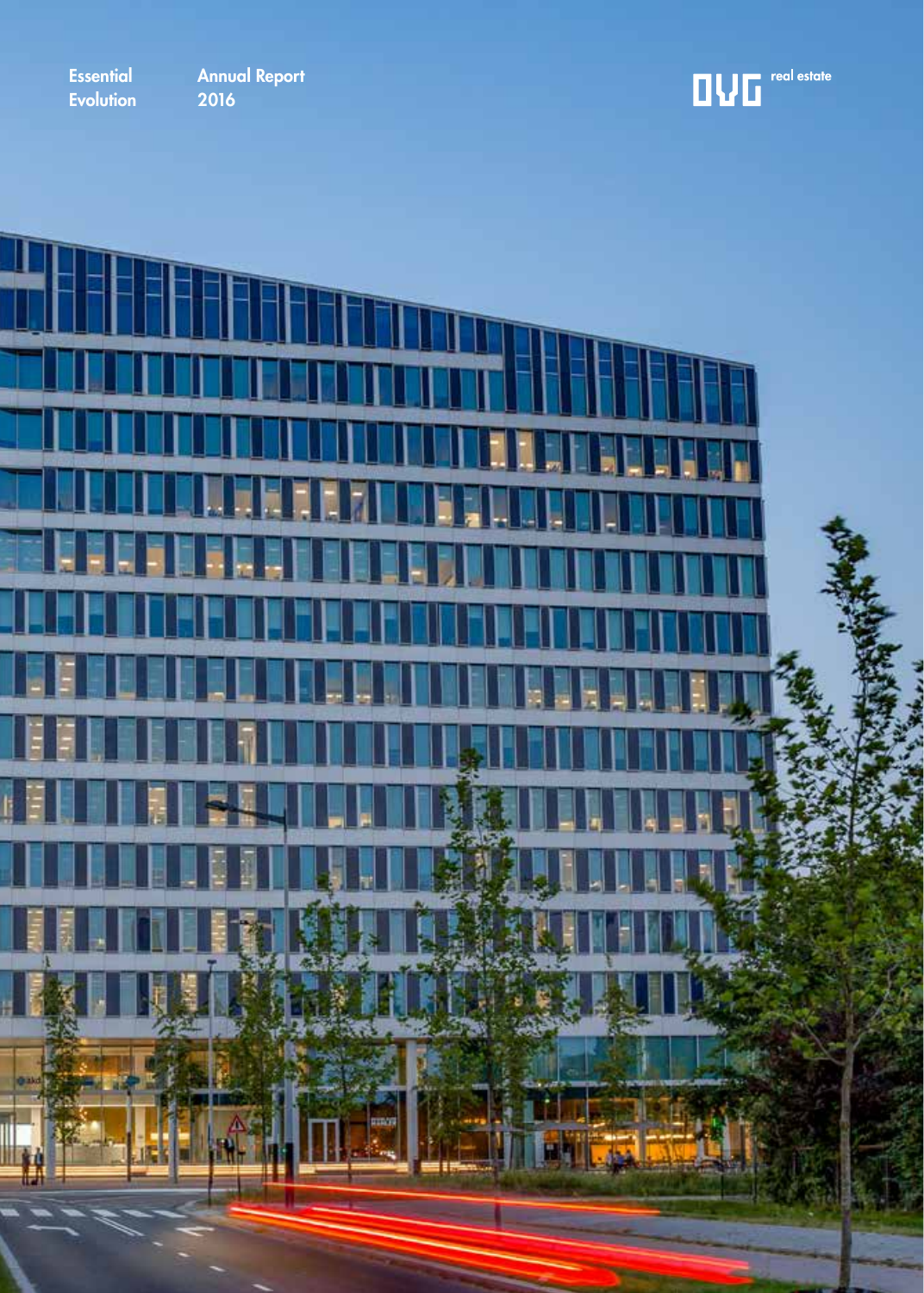Essential Evolution Annual Report 2016



OVG Real Estate B.V. Gustav Mahlerlaan 2970 -- 1081 LA Amsterdam P.O. Box 87354 -- 1080 JJ Amsterdam -- The Netherlands +31 88 170 1000 info@ovg.nl www.ovgrealestate.com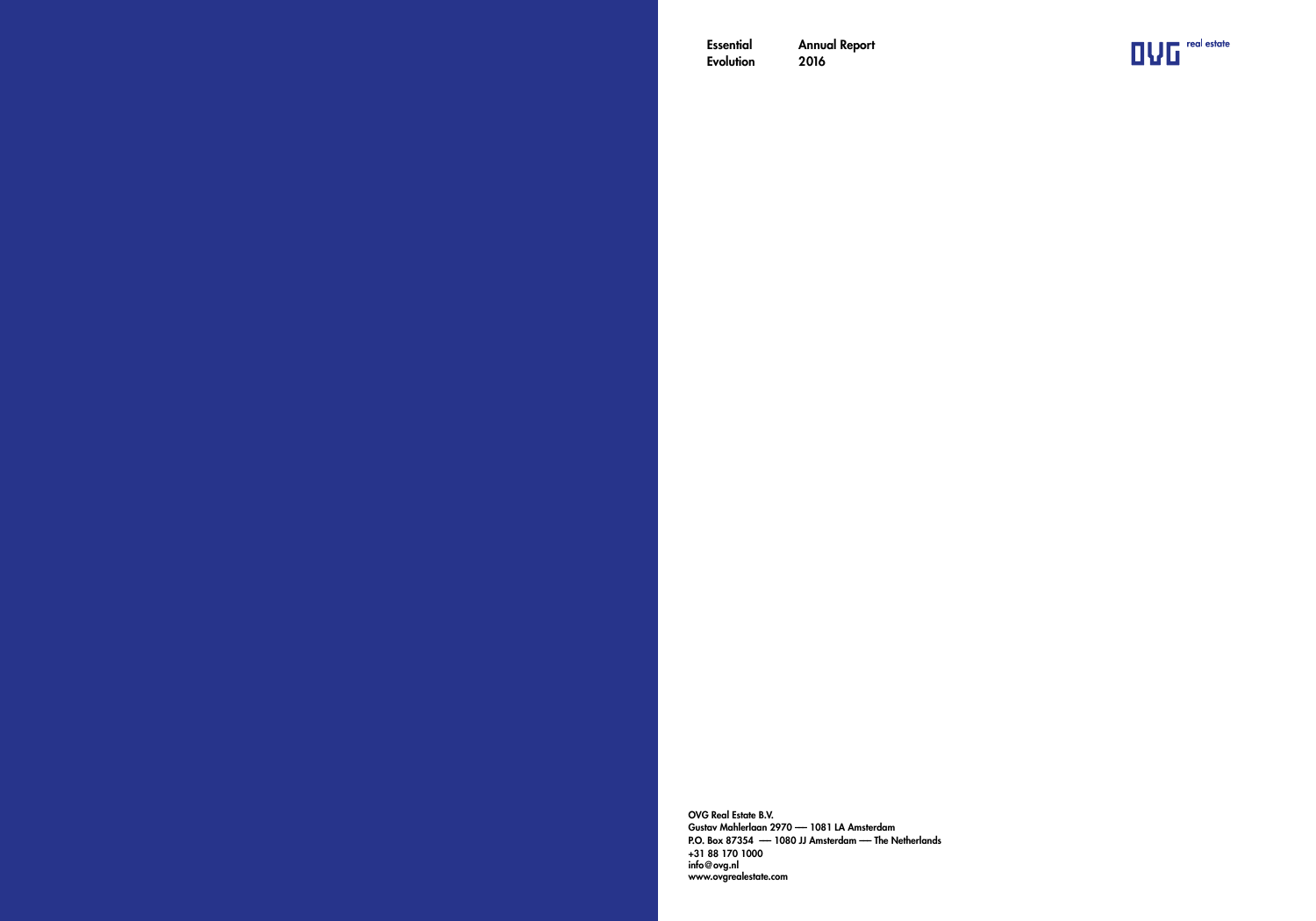### 2  $\sim$  3 **Contents ––**

**Management's Board Report**

**1.0 –– Essential Evolution** page 4

**2.0 –– International Emergence** page 6

**3.0 –– Key Statistics** page 24

**4.0 –– Management Board** page 26

**4.1 Management Board**

**4.2 Advisory Board**

**5.0 –– Financial Statements 2016** page 30

- **5.1 Consolidated Balance Sheet (after appropriation of result)**
- **5.2 Consolidated Income Statement**
- **5.3 Consolidated Cash Flow Statement**
	- **5.4 Notes to the Consolidated Financial Statements**
	- **5.5 Notes to the Consolidated Balance Sheet**
	- **5.6 Notes to the Consolidated Income Statement**
- **5.7 Company Balance Sheet (after appropriation of result)**
- **5.8 Company Income Statement**
- **5.9 Notes to the Company Balance Sheet**

**6.0 –– Other Information** page 59

- **6.1 Statutory Rules concerning Appropriation of Result**
- **6.2 Appropriation of Results for the Financial Year 2015**
- **6.3 Independent Auditor's Report**

**–– Colophon** page 64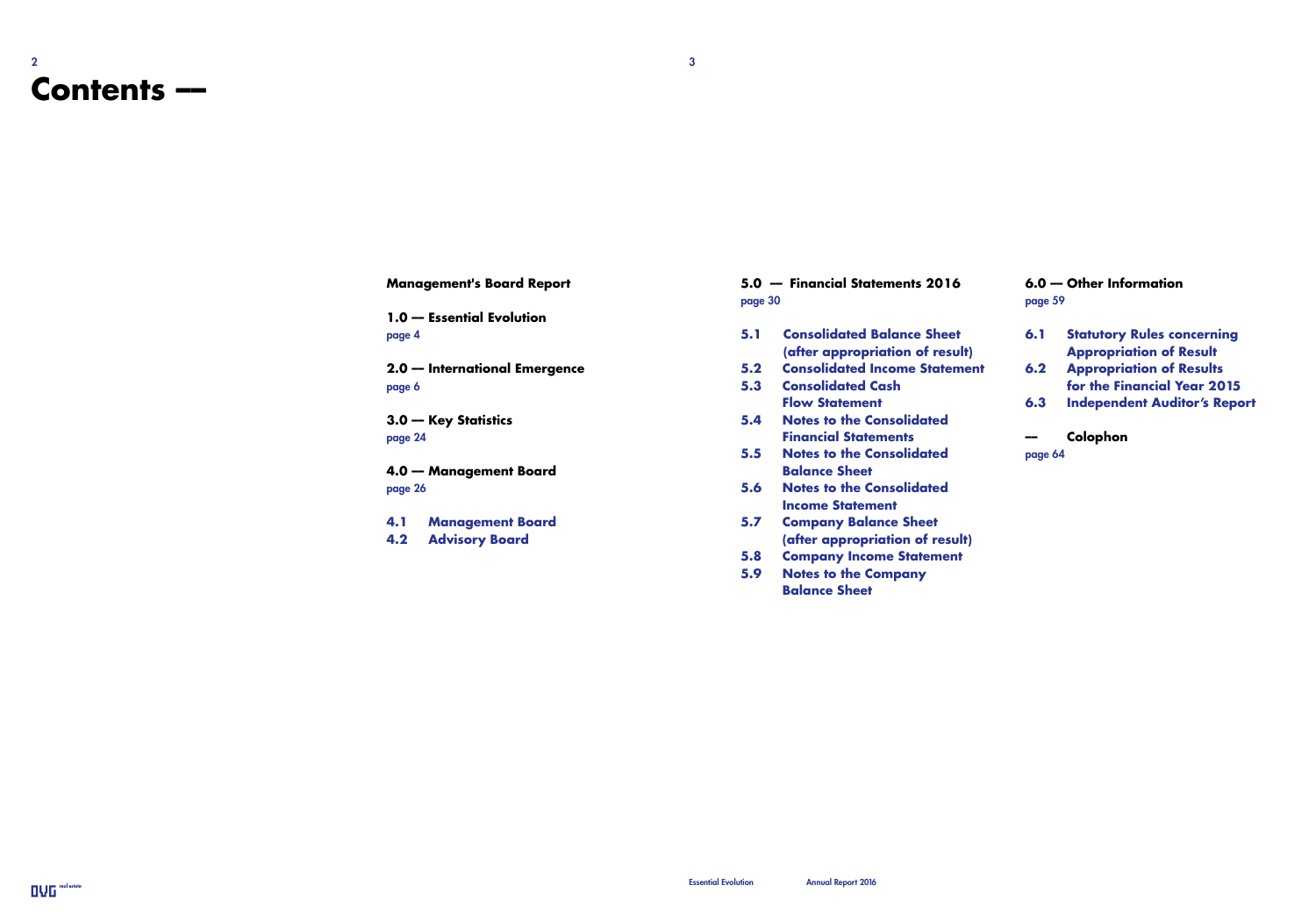#### YOU NEVER CHANGE THINGS BY FIGHTING THE EXISTING REALITY. TO CHANGE SOMETHING, BUILD A NEW MODEL THAT MAKES THE EXISTING MODEL OBSOLETE

4

## **1.0 –– Essential Evolution**

Essential Evolution: these two words have never described anything as perfectly as the state of OVG in the present moment.

'Evolution' translates as a process of change, the gradual shift to a more refined, robust, and fit-for-purpose state. 'Essential' refers to what is needed, to what is fundamental. And the fundamental shift in real estate as implemented by OVG is absolutely essential to this branch, in which we have triggered so much change.

In our vision evolution is undeniable - you have to deal with it. The only option is to jump into the game and start creating the envisioned future with the resources at hand.

That's what we did. We envisioned smart, sustainable and healthy cities. We sought out ways that modern technology could play a role and this led to our developments, with which we've created a new movement in real estate.

We have influenced the essence, the core purpose of real estate. That has driven an evolution to a new urban existence, in which sustainable and smart buildings can communicate with each other, and with people. The entire urban landscape of city, buildings and people can interconnect. And in this new context, we are all capable of so much more than ever before.

At OVG it is our purpose to create healthier working, living and learning environments that lead us all toward a more sustainable world. And with our iconic Amsterdam office building The Edge, we launched an Essential Evolution.

We have shown that there is much more to a building than just bricks and mortar. Our latest projects are an emblem of the virtually endless (and increasingly sustainable) possibilities leading to greater shared well-being.

Our buildings have not only affected our clients; all of our partners have in some way developed a new way of working, thinking and acting through interacting with our buildings. Also our financial partners, who have developed different manners of cooperation and collaboration thanks to the collective future we envisioned, and the evolution in buildings and cities we have begun to create.

The Edge for example has been widely noted for its innovation, nationally and internationally, and the result is that people are demanding this type of building. This level of development is already becoming mainstream, creating an evolving and more sustainable state of international real estate.

We can say with pride and joy that OVG's 2016 was truly an Essential Evolution: our innovative developments have created fundamental development in real estate, resulting in a more sustainable industry and world.

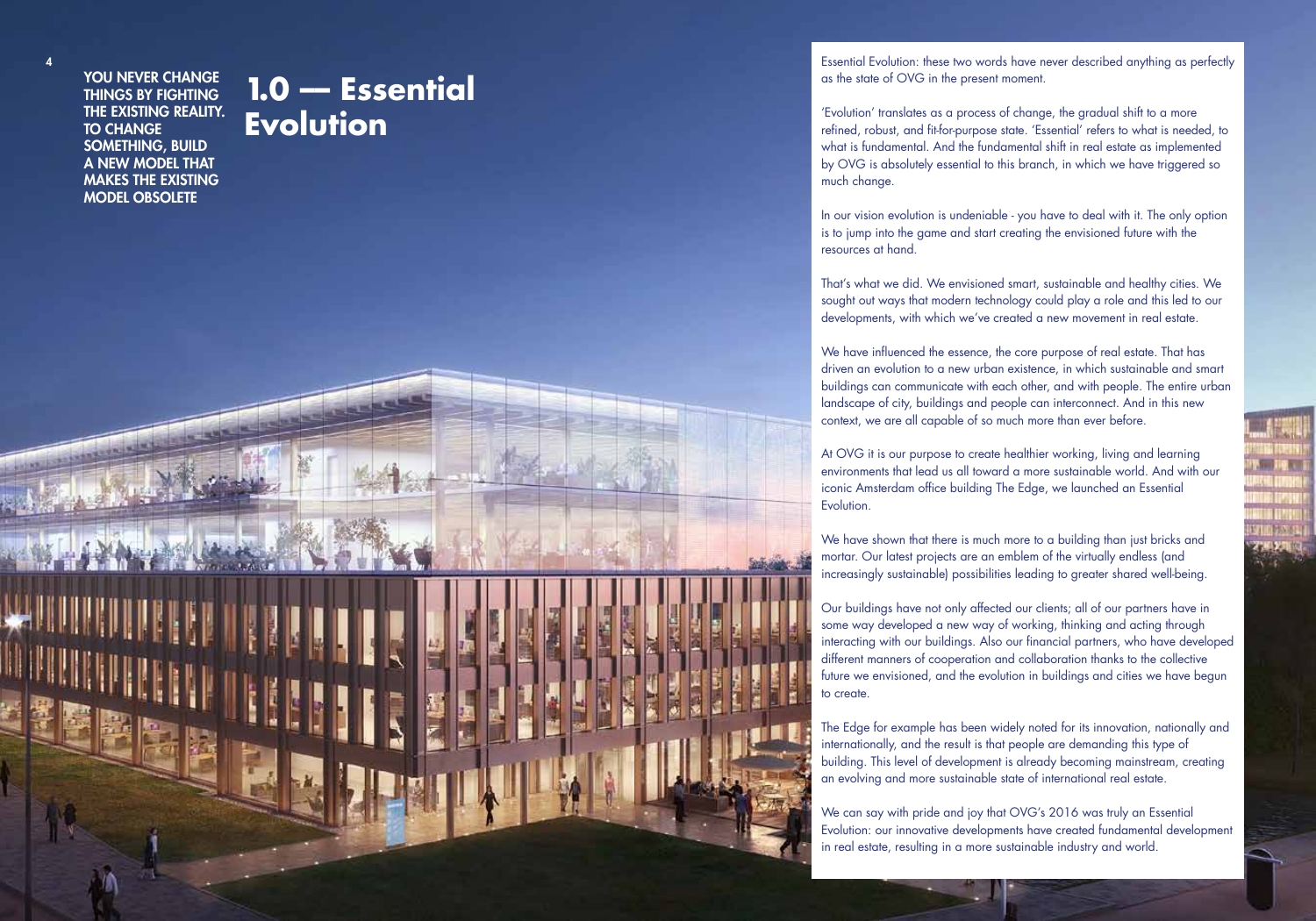#### **HOW TECHNOLOGY WILL CHANGE OUR BUILDINGS**

## **EXAMPLE 2.0 – International Emergence**

#### From CNN to TEDxBerlin to New York

International emergence marks OVG's 2016. The Edge had more than 10.000 visitors, who came from all over the globe to see the most sustainable office building in the world. The international press, business and governmental organizations were our guests in visiting The Edge. This created the opportunity to share ideas and learn from each other.

2016 was not just about the world coming to us. We also realized a dream every player in real estate has: expanding to the USA by opening an office in New York City and starting our first project.

While we were expanding our reach across the ocean, we also increased our influence in our 'second homeland' Germany, by opening an office in Hamburg.

It was in the German capital in November 2016 that our CEO Coen van Oostrom presented 'Smart cities: How technology will change our buildings' at TEDxBerlin. Coen told his personal story, sharing his drive to create smart and sustainable cities. It was a privilege to be one of the few players in real estate that have made it to the TEDx stage, inspiring others with ideas worth spreading.

The Danish philosopher Soren Kierkegaard said "Life can only be understood backwards but it must be lived forwards" and so it is with the journey of OVG.

A few years back we knew that the Internet of Things, technology and big data were about to change our world. We didn't know exactly how. But we embraced the uncertainty, sculpting an idea along the way and seeking out true innovation from mere technological novelties.



**Coen van Oostrom –** Founder and CEO of OVG

This approach resulted in our construction of the most sustainable office building in the world. This building – The Edge – is an example of our way of thinking and it is just the beginning of endless and 'smart' new opportunities in real estate.

With The Edge as a prototype for what smart buildings can do we have impacted the international world of real estate. This is truly game changing. This is 'Essential Evolution'.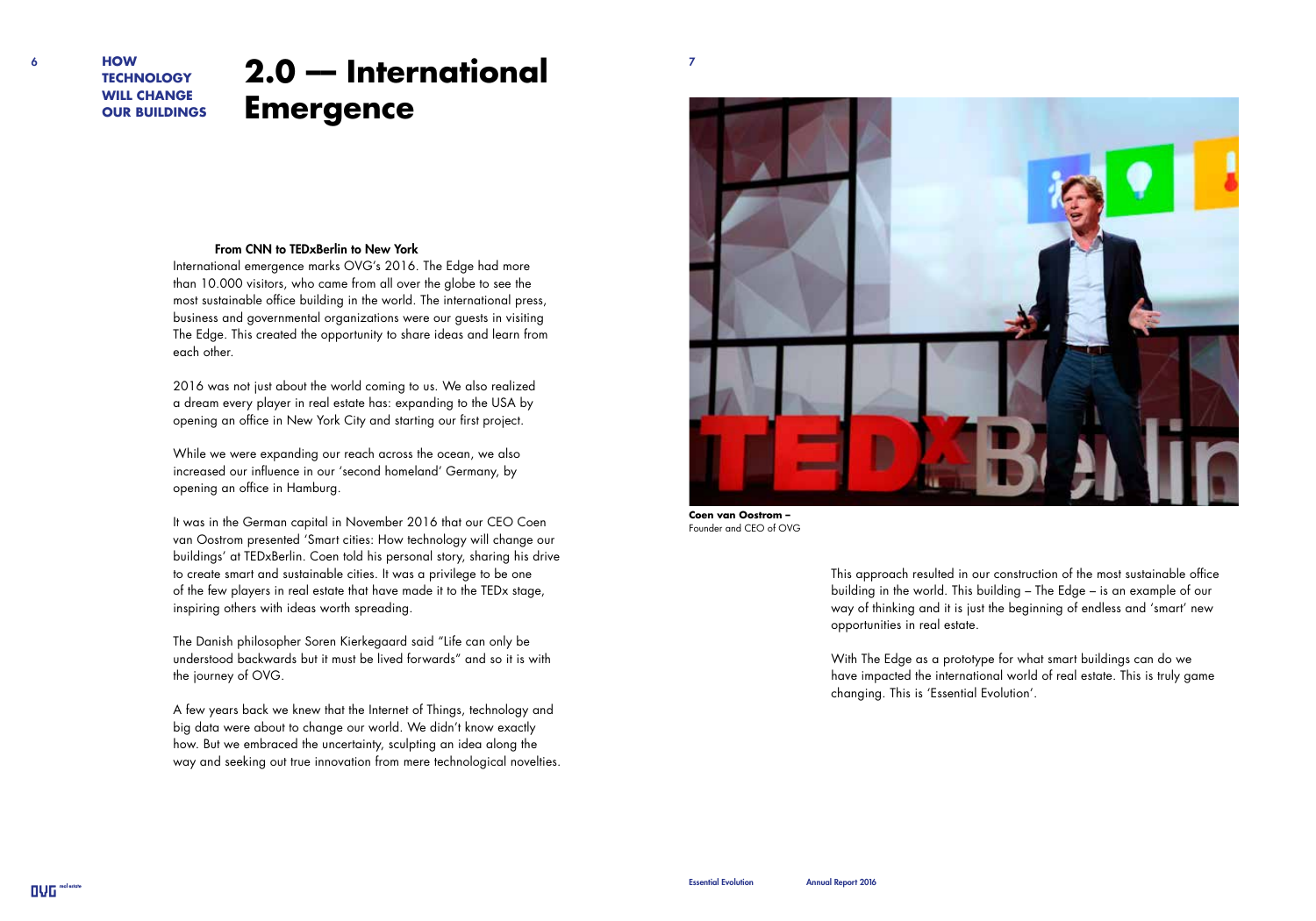#### **Cumulative Completed real estate in Gross Floor Area**  2017 showing the expected sqm to be completed





**Sustainability Project Ratings 2016**

registered for assessment

**Valley –** A towering multifunctional complex in Amsterdam

#### **2016 in retrospect**

2016 has been a year full of opportunities and the realization of success, in the financial sense as well as in the sense of reaching our goals and fulfilling our purpose.

Overall we can say that we are satisfied with the results of 2016. We have reached most of our targets. In 2015 we filled the pipeline and in 2016 we capitalized on that. New projects were started and at the same time existing projects were sold.

The position of OVG is considered strong and stable. For the past few years we have seen profit moving up to pre-crisis level. Our financial results are moving towards the desired level.

Expectations are that our financial position will further strengthen over the next few years starting with 2017 outperforming 2016. We have invested a great deal in projects that support this prosperous perspective, which is partly shown in our balance sheet.

We managed a large part of our portfolio and set up new possibilities to reach a great level of de-risking: we invested to grow while in the same year we were able to shift risk by involving third parties, and selling our projects to investors.

#### **Cumulative Signed Rental Agreements in Gross Floor Area** 2017 showing the expected sqm to be signed



**Investment per sustainability level**

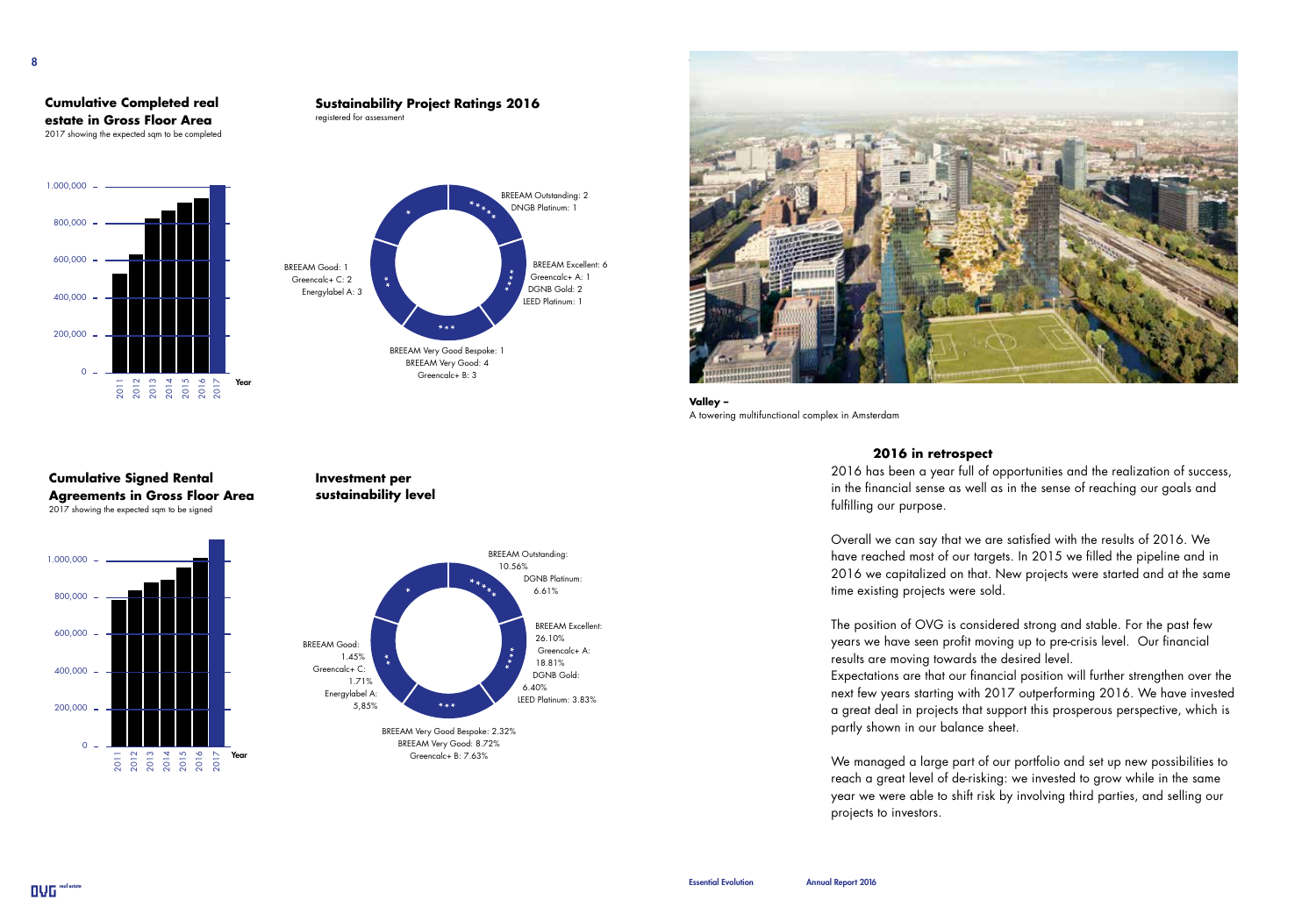10 11 What we see is that we have an attractive proposition, as there is a great demand from users for sustainable and smart buildings at prime locations. At the same time there is an enormous drive to buy based on the availability of liquidity in the market combined with ultra-low interest rates.

> The global political situation worries us. With Brexit the question arises: will the European Union still exist in a couple of years? This development has led OVG to an active de-risk strategy: our projects are rented and sold quickly.

We continue to stay cautious and keep the level of risk low while operating with a clear vision and clean corresponding strategy. Within OVG we challenge ourselves to know what our clients want - and then we make sure we deliver it before they are even aware of the desire. We go from a client's perspective to a product strategy that is attractive to both users and investors.

#### **Organization**

Now operating from three countries – The Netherlands, Germany and the USA – it is of importance to have our way of working and thinking consistent throughout all of our offices.

#### **Activities in The Netherlands**

In 2016 the construction of the new smart ING office in Amsterdam was officially started with the demolition of their former office, the Frankemaheerd. The newly constructed office has a design that is phenomenal in terms of energy efficient technology. It is also the largest circularity deal enhancing sustainability: concrete will be re-used on a large scale.



**Frankemaheerd –** Impression of the new head office of ING

Due to this energy efficient technology and the cooperation with ING we are confident this project will be a great success leading to a building with a high level of sustainability. We have also reached agreement on the sale with TCN a long term real estate investor.

The development of Rabobank's office at the Fellenoord in Eindhoven reached its highest point and this energy efficient development is on schedule. It is due to welcome its users in the second half of 2017. And then there is The Valley – an icon for the city of Amsterdam - a



**Rabobank Eindhoven –** Rabobank Eindhoven will be deliverd in October 2017

towering multifunctional complex. Its unique design contributes to an innovative responsible environment. This daring new development will start in 2017.

A great initiative was started with ABN AMRO bank. For OVG and its purposes ABN AMRO created the first so-called 'green loan', a loan to finance the transformation of four office buildings into more sustainable structures. Three 'transformations': MM25 (formerly known as Maximum), The Boutique Office and Spark were started this year. While a fourth project, New Tide, is already finished and delivered. With these redevelopments we will contribute to a savings of around 750

tonnes of CO2 emissions per year.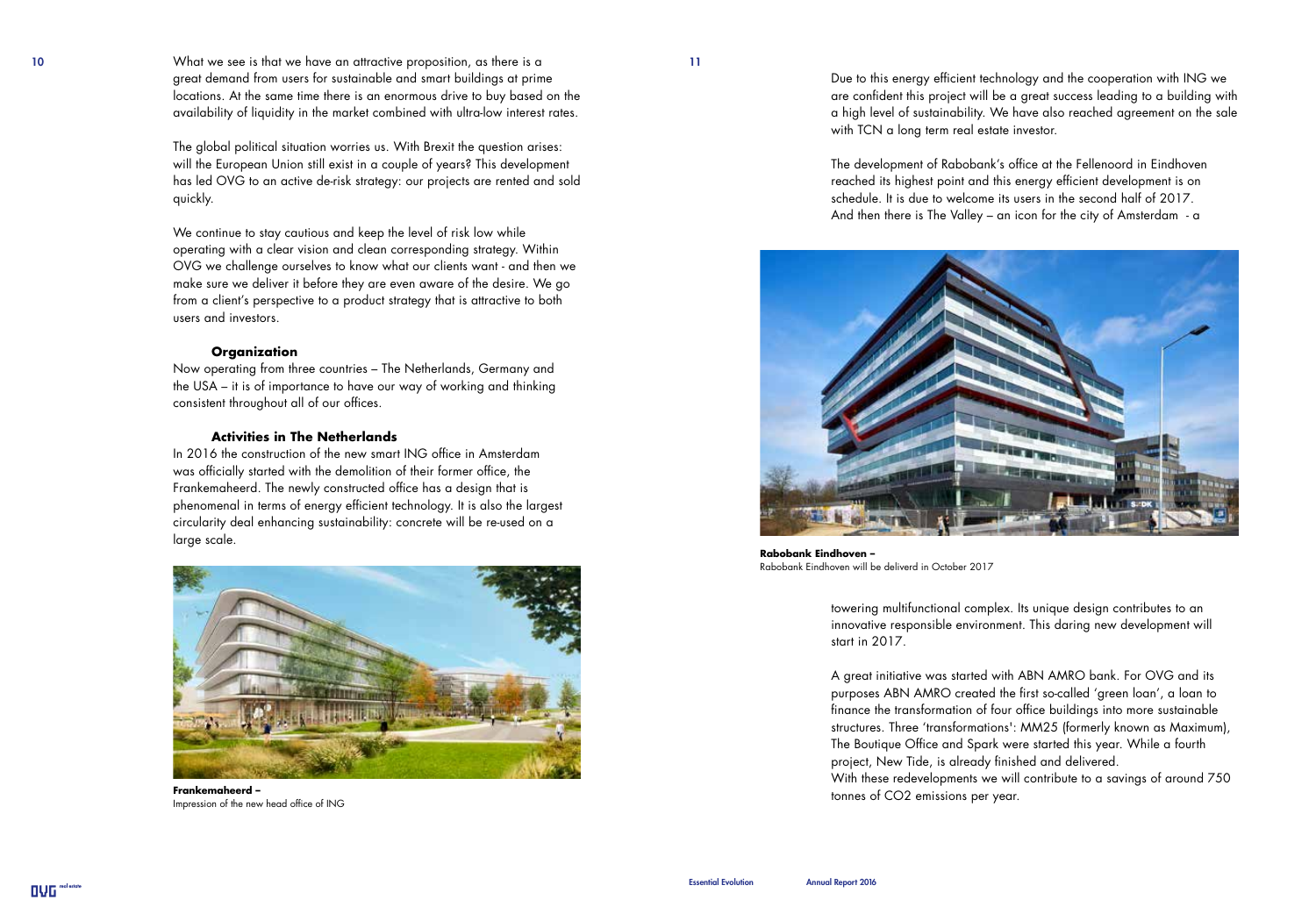

#### **MM25 –** One of the four redevelopments financed by the Green Loan by ABN AMRO

One of the innovations that we have pioneered is the placement of the PowerWindow in our developments, world's first truly transparent window that converts sunlight into electricity. We've created a partnership with PHYSEE, the developers of this innovative product. Our goal is to have these windows in every viable OVG project.

The plans for the redevelopment of De Basisweg are all set; this redeveloped project will be extremely sustainable due to smart technology. It will be a revolutionary redevelopment, taking the technology of The Edge but in this case implementing it within an existing building. De Basisweg will be aesthetically pleasing with a beautiful atrium, and smart not just through the use of sensors and technology but also by the smarter use of the building. The increased level of sustainability in this existing building will be enormous. Meanwhile it has been rented to Alliander who shares our ambition in sustainability.

We sold many of our projects: Signum, De Borderwijk, New Tide, Strawinskyhuis were all handed over in 2016, will ING headquarters and The Boutique Office were sold based on future development.

#### **Activities in Germany**

In 2016 we expanded the team, moved to a new office and added new developments.

In February the foundation stone for M\_Eins, our development together with LBBW Immobilien in Berlin, was laid and it reached its highest point in September. Earlier that year the project was sold to La Française Forum. The development of the new office for our client Zalando will be handed over in June 2017.

In the summer of 2016 we purchased land in Berlin next to the Mercedes-Benz Arena to develop The Eastside Tower. This is a project with enormous prestige. It will be a dedicated office highrise, a technical and sustainable masterpiece: a vertical The Edge so to speak. The functionality for users will be the same, but the technique and technology will be completely different. The design of the tower is so completely divergent that the systems to create the same functionality as in The Edge are completely different and we seek smart solutions to create it. In Berlin we purchased land for the development of a new office potentially combined with a hotel building at the Südkreuz rail station in Berlin-Schöneberg. It is the perfect location to build creatively with reasonable pricing. This property contributes to our growing development portfolio in Germany.



**East Side Tower –** OVG purchases land in Berlin for development of East Side Tower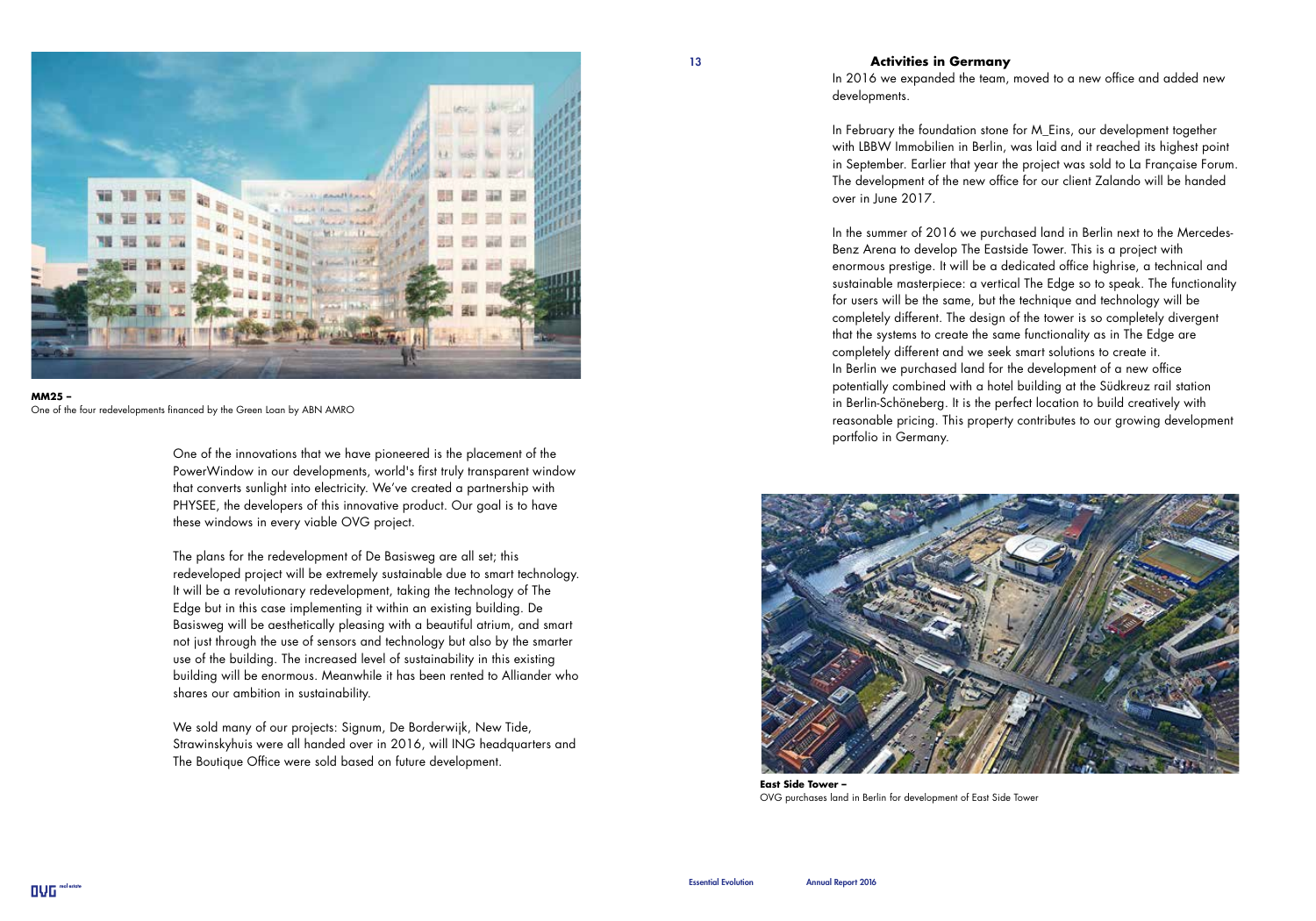14 15 Grand Central Berlin: a magnificent development in a challenging environment. Next to the HumboldtHafen we will develop a brand new state of the art office building.

> Simultaneously with the opening of our office in Hamburg, we obtained an option to purchase land position at Hafencity. In order to facilitate this, Hafencity deviated from its original policy of issuing land position only to users. Why this exception for OVG? Hamburg is experiencing increased demand from clients in the market. And to serve these clients, smart buildings of every scale are needed. With The Edge as a proven concept, Hamburg and Hafencity know they can put their faith in us to fulfill these demands.

#### **Activities in the USA**

We opened our New York City office with Unilever as launching customer. Together with Normandy Real Estate Partners we are redeveloping the Unilever North American headquarters. This 23-acre campus will be entirely transformed into a highly smart and sustainable headquarters which truly reinforces the Unilever Sustainable Living Plan, and is completely in line with our purpose. The Unilever project focuses not only on the sustainability of the building, but also on the well-being of its users. Unilever headquarters is a landmark and this creates many opportunities for us; at the local (US) level we can bring an unique proposition into a highly competitive market.



**Impression Unilever NA head office –**  OVG redevelops office in New Jersey

#### **Risk and Risk Management**

Over the years it has become very clear that the main risks for international developments as OVG is conducting are to be found in macroeconomic and geopolitical events.

Macroeconomy dictates the market perception in which OVG is operates: the way OVG is able to contract its builders, its buyers and its financiers is highly dependable on where in the economic cycle a country is at the moment this contract needs to be closed. Mitigation on these economic cycles are taken by ensuring short term positions meaning a minimum timeframe between acquiring the project, securing the contractor and selling the project to an end-investor. By securing the exit of the project at an early stage of the development the financing of a project becomes a minor issue.

In terms of geopolitical events the effects on our market and performance can be significant. We have seen that the BREXIT has not (yet) lead to a stand still in the financial world and markets in general seem less impacted by these major changes. Nevertheless, the on-going insecurity of geopolitical events, as there are the elections in Western Europe & President Trump in the US, could have a major impact on OVG and its investment strategy. By securing the exits and funding for our projects at an early stage we are protecting ourselves from the impact these geopolitical events could have.

Besides the aforementioned elements of risk, it is apparent that the technological developments, like "big data" and "the Internet of Things" have a direct impact on the way new developments by OVG are viewed and valued. OVG is of the opinion these technological innovations need to be adopted and incorporated in the products we deliver. Through adding personnel with the knowledge in these fields we ensure our future products will fulfil the expectations of a new generation.

The overall appetite to take risk is considered limited, working on a limited availability of cash combined with volatile market situations demands OVG to mitigate risk to a large extend.

OVG is well known for its development based on a signed lease agreement. Her business model is built on the financial stability of the tenant in combination with the preferred location of the assets. In Germany OVG acts according to the standards of the German market in which she operates. Naturally OVG is always led by solid risk analysis. OVG has the best advisors in the market who undertake an extensive spatial planning analysis prior to every binding lease agreement in order to limit spatial planning risks. OVG strategically works together with financial strong contractors in order to limit construction risks with regard to schedule, price and supply reliability. By working together with these parties, OVG reduces the risk of main contractor bankruptcies and the consequent risks that can be involved. Knowledge exchange and innovative contracting with these preferred suppliers also enables OVG to increase the supply reliability and innovation of its buildings for her clients.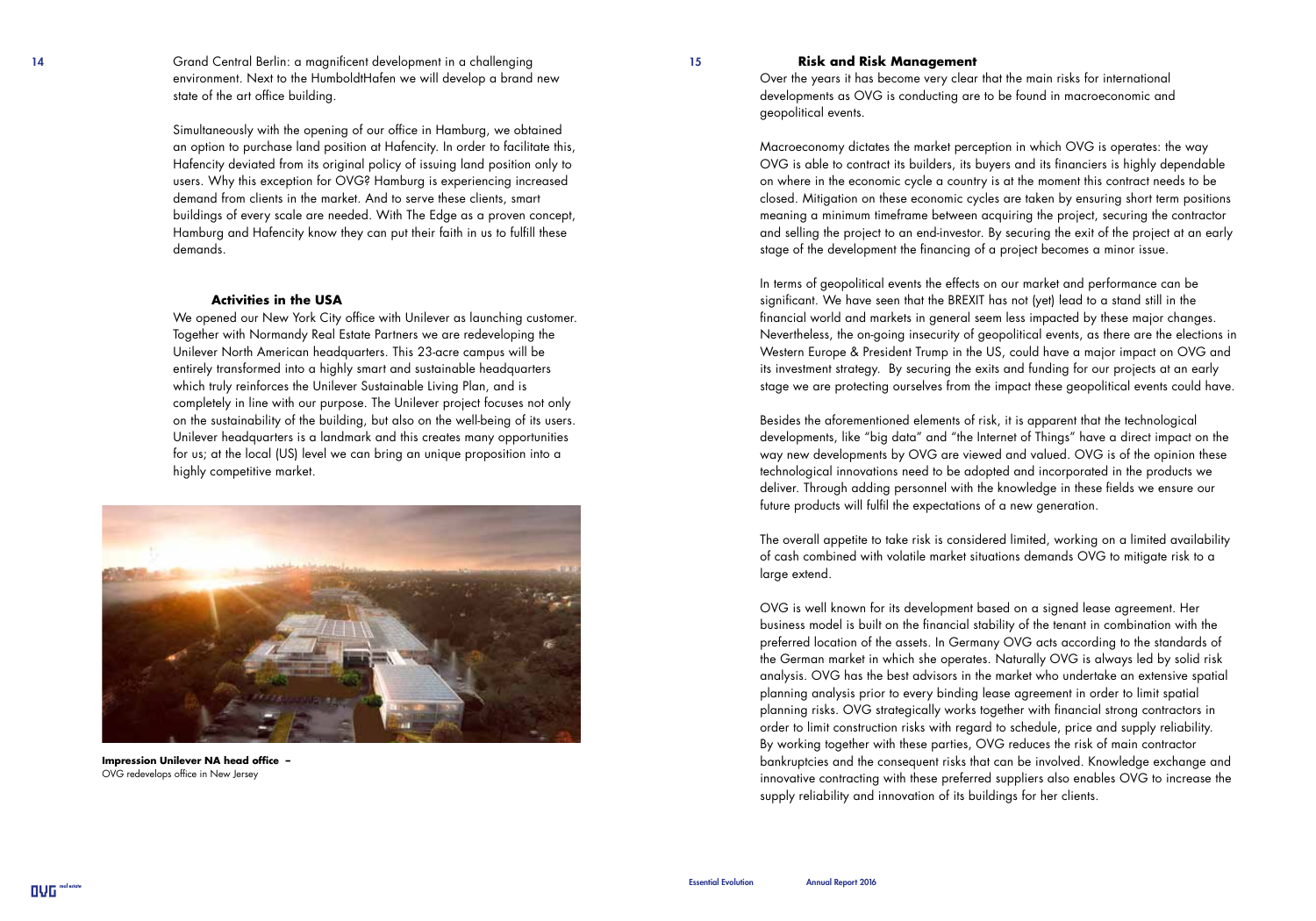16 17 measured against a combination of OVG's own risk/reward analysis and The new developments must be carefully thought through since they are the strict requirements put on projects by financial parties.

> Overall the financial model for OVG's developments is depending on extensive external financing, which ensures a large degree of external control. It is our pleasure to see that over the years we have seen the trust from our bankers increase along with the numbers of banks that support our projects.

Interest risks on loans with variable interest rates are no longer mitigated by use of interest swap instruments, as the expectation is that the interest rates will not increase significantly in the near future.

The company trades only with creditworthy parties and has implemented procedures to check the creditworthiness and moral behaviour of parties. The company applies strict credit control and reminder procedures. Due to these measures the credit risk for the company is considered minimal.

#### **Awards, nominations in 2016**

We feel gratitude and humility each and every time we are recognized by the press, through awards and award nominations. This support in the greater world reinforces our drive to continue to work for towards our goals and our purpose.

| February        | Avery Dennison receives BREEAM Very Good            |
|-----------------|-----------------------------------------------------|
| March           | Immobilien Manager Award for HumboldthafenEins      |
|                 | The Edge wins two BREEAM Awards                     |
| June            | Second Ibcon Digie Award for The Edge               |
| July            | The Edge nominated for FGH Vastgoedprijs            |
| October         | American Architecture Prize for The Edge            |
| <b>November</b> | OVG and PLP architecture win prestigious ULI Global |
|                 | Award for Excellence for The Edge                   |



**The ULI Global Award for Excellence –** OVG received the award for The Edge

#### **International Press in 2016**

The Edge and our smart and healthy offices did not go unnoticed by the international press and media.

## WIRED

''In this intelligent office it is guaranteed that nothing remains hidden''



''Intelligent office energy and ecological coexistence''



## theguardian

''It is like a breathing living structure that has thought about you before you have even set foot in the frontdoor''

''A state of the art office promises to keep staff happy, healthy and productive''

## **EL PAÍS**

''It knows how you like your coffee, your job and your agenda''



''Welcome to the office where your smartphone can customise your day''



**OFFICE SNAPSHOTS** 

''Robots as colleagues''

''Health, exercise and balance between exertion and relaxation are central to this''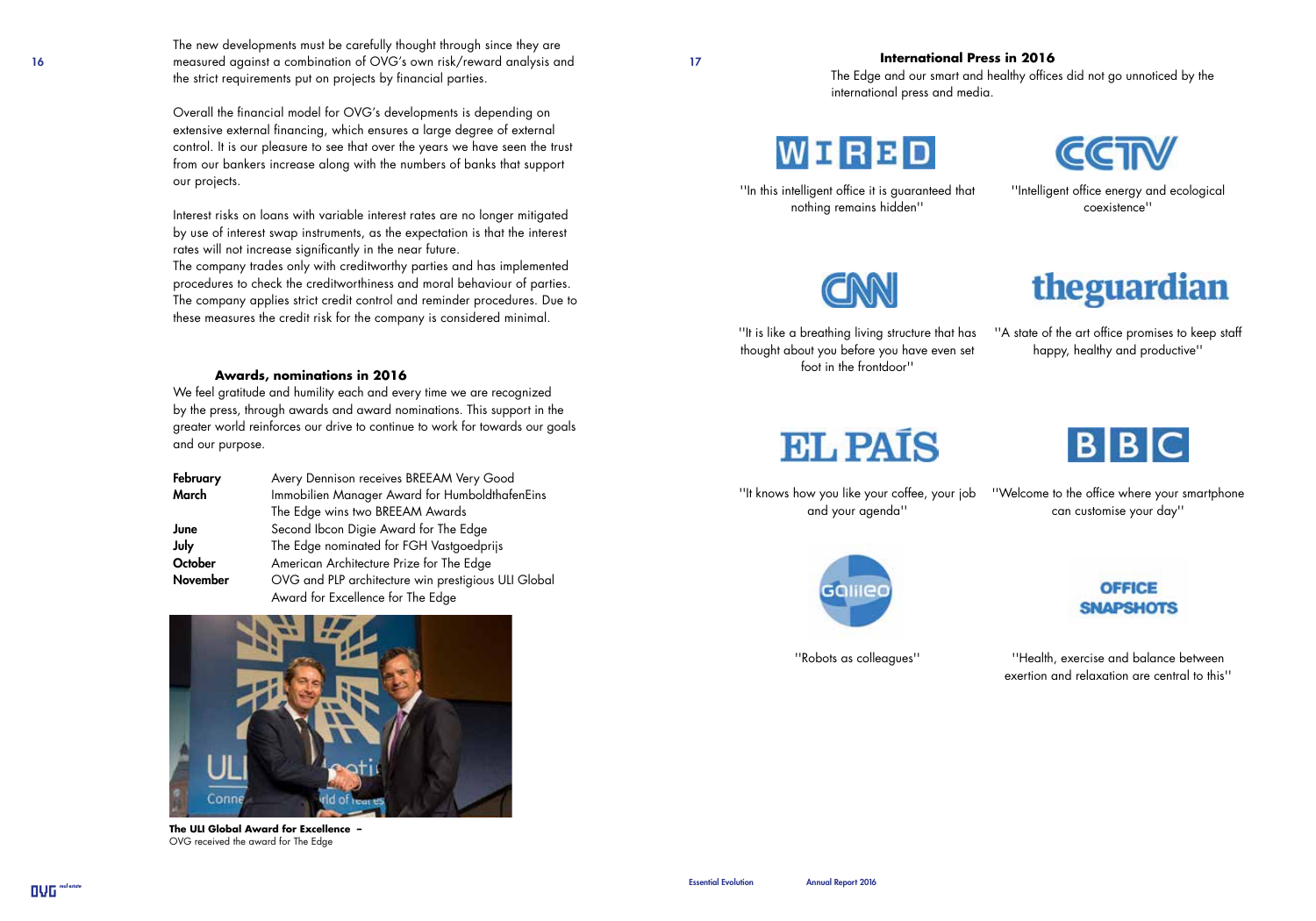#### 18 19 **Essential Evolution in Real Estate**

Innovations are evolutionary; they change the way a system works. And as innovations in real estate development go, The Edge was just the beginning – the front runner of future development. It is a metaphor for the new generation of smart buildings that will rise throughout the world - buildings that will be able to communicate leading towards connected, smart and sustainable cities.

Amsterdam's The Edge is the first office building to accomplish the merger of technology, big data and real estate. In the past year we have tested its functions and improved them. Continued investment in innovations that serve our purpose is part of our core business. And this core focus on innovation is opening new areas of potential for OVG.

The demand for sustainable high tech smart building is enormous in North America. At the same time there are hardly any local developers who offer the same level of sustainable and technological developing we do. While sustainability is on the political agenda, we can demonstrate something else: in every way – whether it is financial or ecological – it is simple common sense to develop or redevelop buildings into smart sustainable buildings. It saves an incredible amount of energy – and that is always a good thing.



**Climate ceilings –**  New projects have climate ceilings that allow for sustainability and well-being of users.

And it is not just the sustainability of the environment that is on our radar. We also look at the well-being of the buildings' users. It is our purpose to create healthier working, living and learning environments. The new headquarters of Unilever will be LEED certified and WELL certified. WELL is the first and only certificate that focuses on the health and well-being of the people, the users of the building. It rates across 7 standards: air, light, water, nutrition, vitality, comfort and mental well-being. It is an evidencebased system for measuring, certifying and monitoring the performance of building features that impact health and well-being.

We keep looking for projects to follow on in strategically great locations– New York, Boston and throughout the world. Using The Edge as a test case we can now lower the costs of innovation, resulting in greater accessibility to all these new and sustainable functionalities for our clients.

From the investors' side there is great interest in our model -developing highly sustainable and smart building. It supports us in our motivation and drive to keep innovating. We are joined in cooperative relationships with partners who share our vision and see opportunities for pushing the Essential Evolution forward. These partnerships give us a chance to keep our level of risk low; investors share the vision of high quality, high technological and sustainable buildings on A-locations.

OVG always moves from a client's perspective to a product strategy. We ask questions and use our expertise and knowledge. That is how OVG is capable of developing an office that exceeds expectations and intuitively, seamlessly fulfills the unconscious needs clients have.

Technology is creating many new possibilities, in and outside of the real estate arena. In 2016 it has become fully integrated into our core business. We constantly seek new innovations, initiatives and inventions that support our vision. We are fundamentally curious and never rest on our laurels.

OVG will keep stirring up the real estate world, changing the playing field and manifesting a Essential Evolution that challenges ourselves and everyone around us to think and act better, smarter, and more sustainably.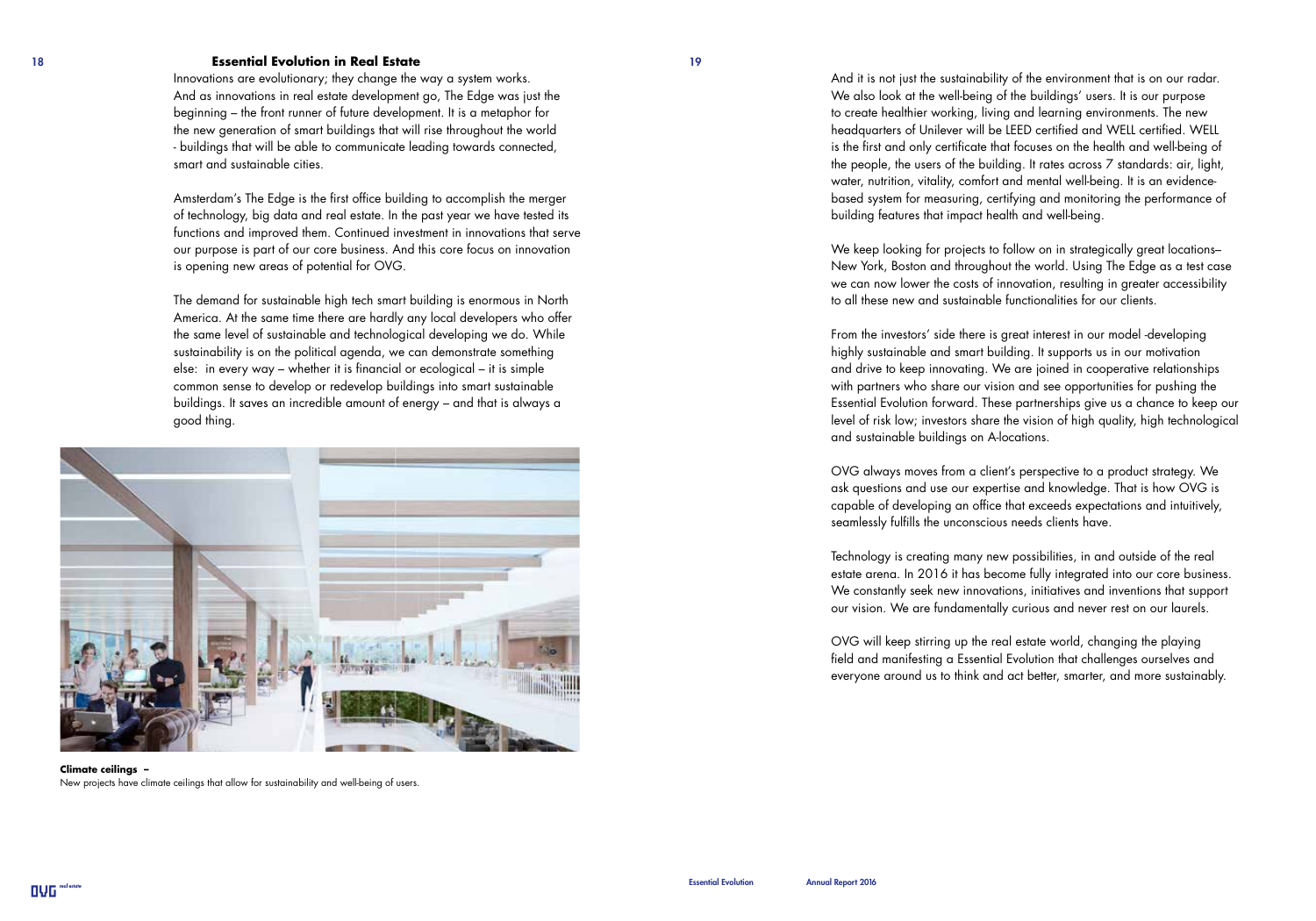#### **Major Developments in 2016**

As expected the revenue for  $2016 \times 218.453$  million) increased significantly compared to 2015( $\epsilon$  101.659 million). The main reason for the increase is found in the fact that during 2015 we were able to fill the pipeline for the years to come showing first effects in 2016. The impact of Investment Management in previous years shown in result from participations is not present in 2016 with under a million in result but is expected to increase in 2017 based on expected sale from the OVG Redevelopment Venture B.V..

The shareholders equity shows an increase of 21% which is the result of the net proceeds combined with a dividend payment in 2016. During 2016, staff numbers increased from 50 FTE in January 2016 to 72 as of December 31, 2016. The increase was mainly driven by the growth of the German team as well as new talents supporting both the international and innovation teams.

The average number of FTE in 2016 was 62 (2015: 46). All figures stated in this report are in thousands of €'s unless stated otherwise. The main risks and uncertainties for the year 2016 were managing the cash flow and de-risking the portfolio. During the year, cash was deployed to support the kick-off of the new projects. The cashflow amounts to  $- \in 11.045$  (2015:  $- \in 3.568$ ).

The company is focussed on selecting the best opportunities in the acquisition of profitable projects or standing assets. Besides the focus on cash OVG has been able to source approximately 140.000 sqm of new projects during 2016 bringing the pipeline to a company all time high position. The growth in staff during 2016 will support the current portfolio in both Germany and The Netherlands, it is expected that the teams for USA and new developments will grow in 2017.













**Shareholders' Equity** (Euro x 1,000)

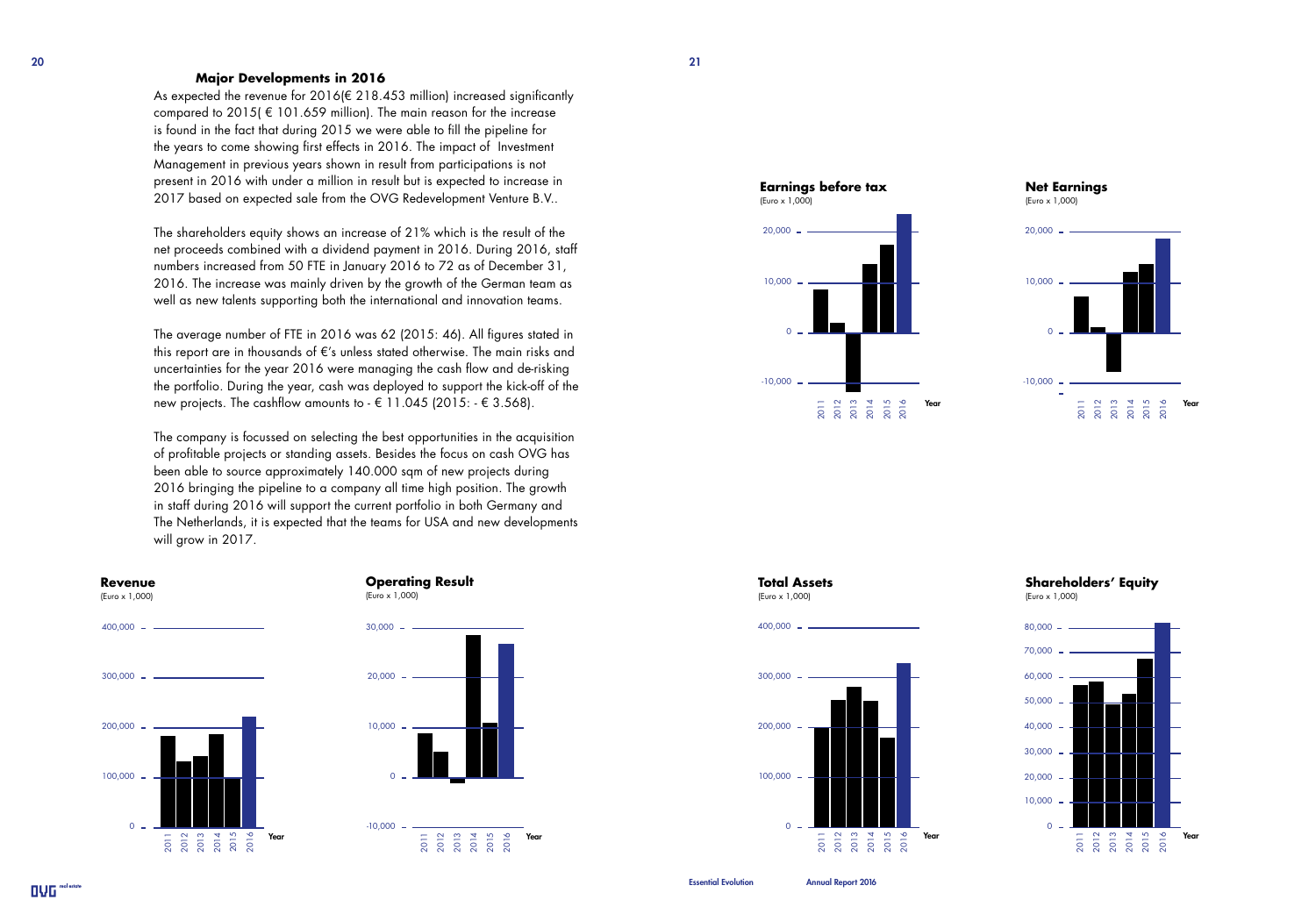### 22  $\sim$  23  $\sim$  23  $\sim$  23  $\sim$  23  $\sim$  23  $\sim$  23  $\sim$  23  $\sim$  23  $\sim$  23  $\sim$  23  $\sim$  23  $\sim$  23  $\sim$  23  $\sim$  23  $\sim$  23  $\sim$  23  $\sim$  23  $\sim$  23  $\sim$  23  $\sim$  23  $\sim$  23  $\sim$  23  $\sim$  23  $\sim$  23  $\sim$  23  $\sim$  23  $\sim$  23  $\$ **2016 In Brief –– Calendar**

### **Apr 1st OVG starts partnership with PHYSEE PowerWindows May 10th Rabobank Eindhoven reaches highest point Jun 12th Second Ibcon Digie Award for The Edge Aug 23rd Start of redevelopment Maxium 27th 14th edition of the Veerhaven Concert is held 31st OVG purchases land in Berlin for development East Side Tower Jan 11th La Française Forum acquires M\_Eins from LBBW Immobilien and OVG Feb 11th Signum and De Bordwijk sold 12th OVG and LBBW lay foundation stone for M\_Eins Mar 3rd Immobilien Manager Award for HumboldtHafenEins 9th The Edge wins two BREEAM Awards for The Edge 14th Start demolition Frankemaheerd**

### **Sep**

- **1st Start of redevelopment The Boutique Office**
- **4th Coen van Oostrom shares his vision at TEDx Berlin**
- **12th OVG opens office in New York, USA**
- **14th OVG and Normandy to redevelop new Unilever NA head office**
- **22nd M\_Eins reaches highest point**
- **27th Andreas Thamm appointed Development Director OVG Germany**

## **Oct**

- **3rd OVG for the third time at EXPO REAL in Munich**
- **12th First Greenloan from ABN AMRO for sustainable buildings**
- **25th American Architecture Prize for The Edge**

#### **26th OVG participates in National Climate Summit 2016**

**26th OVG organizes special premiere Before the Flood with National Geographic**

### **Nov**

- **2nd OVG and PLP architecture win prestigious ULI Global Award for Excellence for The Edge**
- **3rd OVG develops new office location Südkreuz Berlin**

### **Dec**

- **15th OVG delivers New Tide**
- **21st OVG signs with TBI Companies CroonWolter&Dros, Mobilis and Servicis for new head office**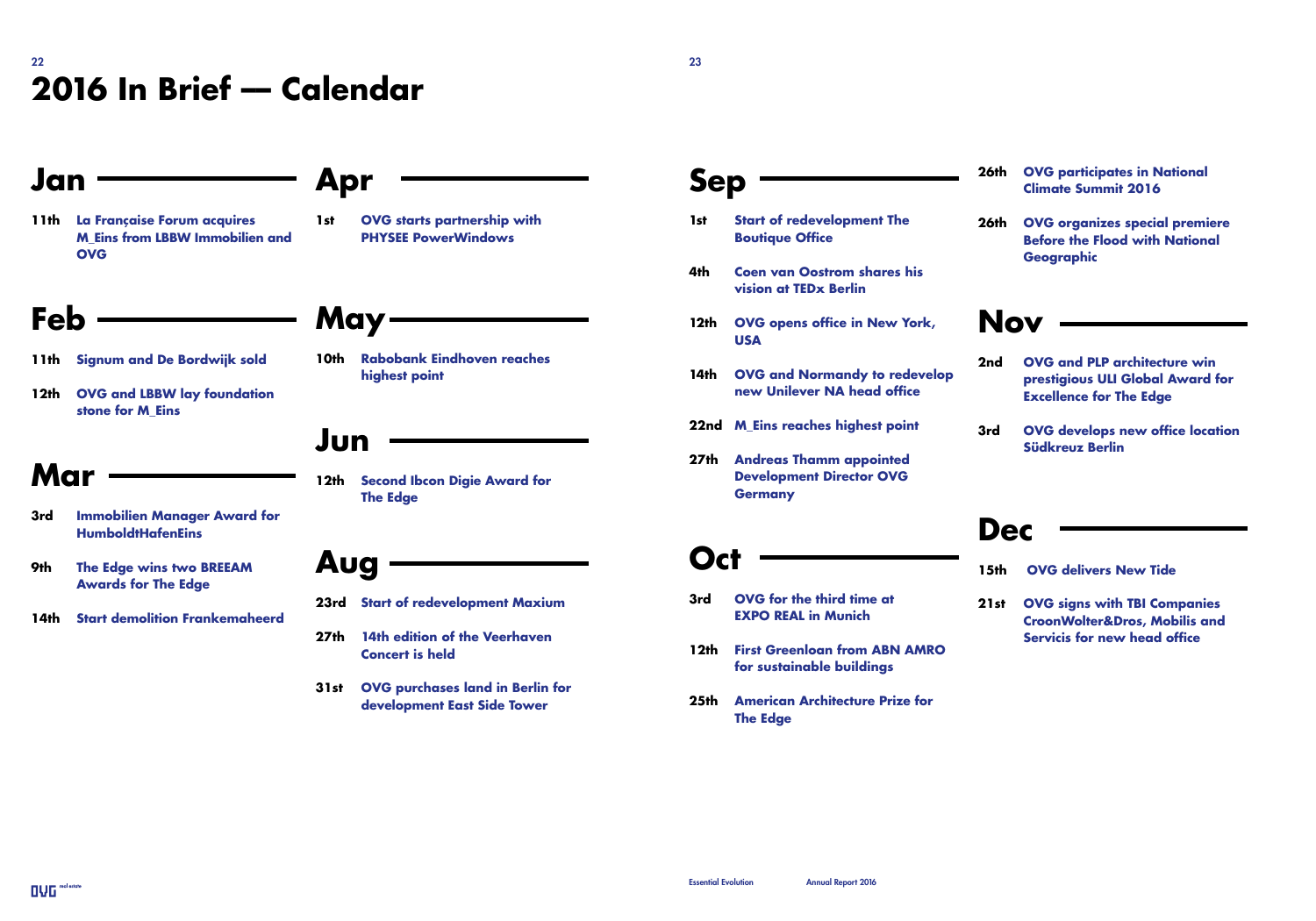# $24$  and  $25$  and  $25$  and  $25$  and  $25$  and  $25$  and  $25$

| <b>Consolidated Income</b><br>Statement (x1,000 euros) | 2016    | 2015    | 2014    | 2013     | 2012    | 2011    |
|--------------------------------------------------------|---------|---------|---------|----------|---------|---------|
| Revenue                                                | 218.453 | 101.659 | 191.709 | 146.252  | 134.784 | 188.066 |
| <b>Operating result</b>                                | 27.027  | 10.315  | 28.921  | (1.399)  | 5.831   | 9.832   |
| <b>Financial expenses</b>                              | 1.861   | 2.359   | 5.139   | 4.215    | 1.208   | 1.831   |
| Earnings before tax                                    | 26.340  | 17.265  | 13.401  | (12.654) | 2.685   | 9.861   |
| Net earnings                                           | 18.820  | 13.770  | 11.929  | (8.259)  | 1.650   | 7.471   |

Consolidated Balance Sheet

| $(x1,000$ euros)                       | $31 - 12 - 16$ | $31 - 12 - 15$ | $31 - 12 - 14$ | $31 - 12 - 13$ | $31 - 12 - 12$ | $31 - 12 - 11$ |  |
|----------------------------------------|----------------|----------------|----------------|----------------|----------------|----------------|--|
| <b>Total fixed assets</b>              | 18.464         | 26.784         | 57.821         | 78.133         | 83.479         | 56.402         |  |
| Work in progress                       | 263.649        | 109.464        | 138.358        | 178.551        | 138.747        | 101.984        |  |
| Group equity                           | 89.976         | 71.010         | 53.788         | 50.493         | 58.752         | 57.599         |  |
| Long term liabilities                  | 65.482         | 43.909         | 49.623         | 48.622         | 42.989         | 26.702         |  |
| <b>Balance sheet total</b>             | 328.958        | 188.518        | 255.816        | 292.904        | 243.533        | 200.398        |  |
|                                        |                |                |                |                |                |                |  |
| <b>Ratios</b>                          | $31 - 12 - 16$ | $31 - 12 - 15$ | $31 - 12 - 14$ | $31 - 12 - 13$ | $31 - 12 - 12$ | $31 - 12 - 11$ |  |
| Average # staff                        | 62             | 46             | 39             | 41             | 44             | 51             |  |
| Operating result / revenues            | 12.4%          | 10.1%          | 15.1%          | $-1.0%$        | 4.3%           | 5.2%           |  |
| Net earnings / revenues                | 8.6%           | 13.5%          | 6.2%           | $-5.6%$        | 1.2%           | 4.0%           |  |
| Revenues / average # staff             | 3.523          | 2.210          | 4.916          | 3.567          | 3.063          | 3.688          |  |
| Solvency*                              | 27.4%          | 37.7%          | 21.0%          | 17.2%          | 24.1%          | 28.7%          |  |
| <b>Working capital**</b>               | 148.033        | 96.185         | 57.852         | 30.572         | 25.705         | 39.679         |  |
| Net earnings / average<br>group equity | 23.4%          | 22.1%          | 22.9%          | $-15.3%$       | 3.0%           | 13.9%          |  |

\* Represents group equity devided by total assets

\*\* Represents current assets minus current liabilities

With the level of revenue and net earnings being the highest since 2010<br>OVG is pleased to presents its 2016 annual performance. The strong OVG is pleased to presents its 2016 annual performance. The strong increase in the P&L is mainly caused by the increased portfolio. Investments started already in 2015 and they partly materialized during 2016. This is also reflected in the sharp increase of the balance sheet as locations and projects, both in Germany and The Netherlands, were added and taken into production.

> The focus of the company is to de-risk the projects by selling to third parties at an early stage ensuring OVG to achieve positive year-ends for the coming years. The equity position of the company remains strong with a solvency level which remained at a high level considering the sharp increase of the balance sheet. OVG foresees a strong improvement of equity in 2017 combined with further improvement of our ratio's as completed projects will most likely reduce the balance sheet total at the end of 2017.

Staffing has increased as the company needs to strengthen the team for its international expansion in line with the strategy and its focus. As new business opportunities are foreseen the number of staff is likely to increase further although not as strong as in 2016. Further increase of personnel is highly depending on further growth of teams outside Germany and The Netherlands. For 2017, the company remains interested to find alternative financing to increase the financial position and to support the growth in investment and developments. The company remains focused on setting up partnerships to improve the innovative elements that are to be incorporated in future projects across the globe.

To further support OVG's smart strategy the team for innovation in the field of healthy, sustainable workplaces and high-tech offices grew during 2016 and will keep on doing so in 2017. OVG will increase its investments supporting the search for innovative solutions to be implemented in technologically advanced buildings. We see these technological solutions as the anchor of future developments. The achievements of this team will have a great impact on all OVG's concepts and thereby supporting our growth ambitions. It also underlines OVG's value of company excellence as OVG strives to do better each time and keep on introducing new features in our working environment to improve productivity as well as creating a healthier workplace.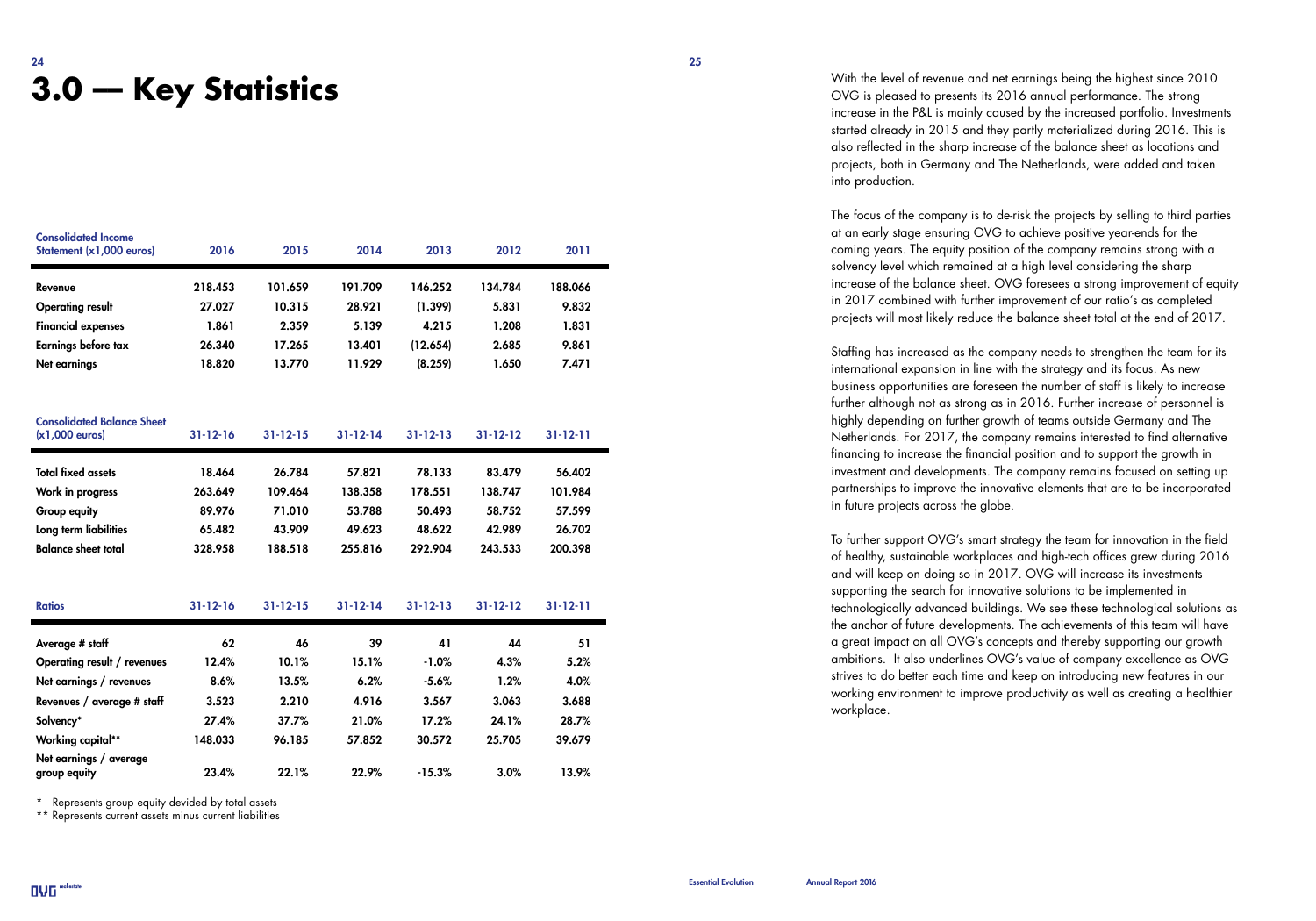**4.0 –– Management Board** OVG REAL ESTATE HAS FOUR COMPONENTS: OVG NEDERLAND, OVG DEUTSCHLAND, OVG USA AND OVG INVESTMENTS



The OVG board – Eva Hukshorn, Coen van Oostrom and Alex Kompier





**Ontwikkeling by OVG & Triodos**

#### **4.1 Management Board**

The Management Board is responsible for OVG policy. Under the chairmanship of Chief Executive Officer Coen van Oostrom, the Board comprised three Board Members (Coen van Oostrom, Alex Kompier and Eva Hukshorn) in 2016 each with joint responsibility for running the company, implementing its strategy and achieving its objectives and results. In addition to their joint responsibility each Board Member has different core tasks. As of August 1st 2015, Eva Hukhorn joined OVG as Chief Operating Officer.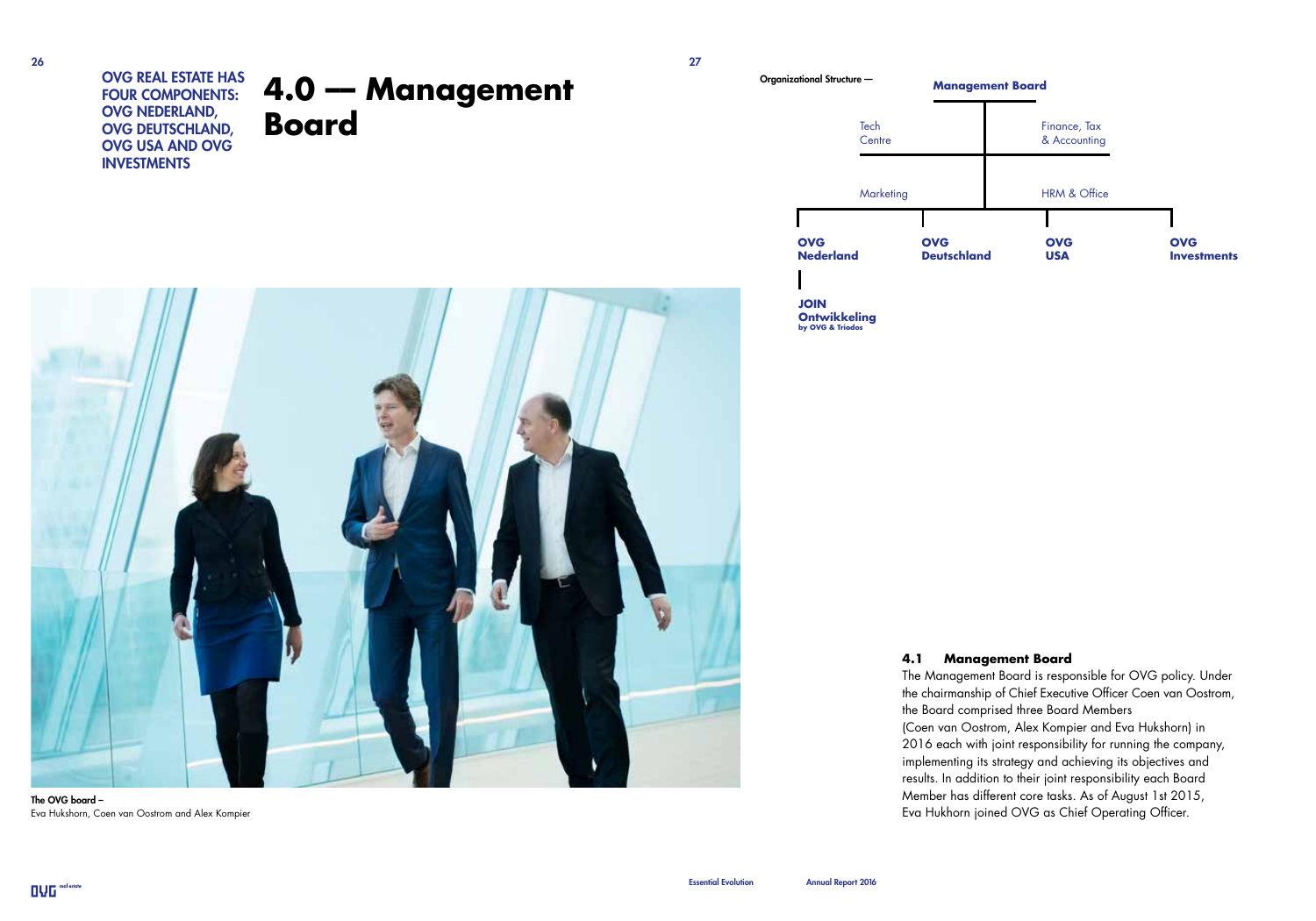#### **Coen van Oostrom ––**

#### **Chief Executive Officer**

- Chairman of the Executive Board
- Chairman of OVG USA
- Chairman of OVG Nederland
- Chairman of OVG Deutschland
- Chairman of OVG Investment Management
- Managing Director of JOIN Ontwikkeling (OVG/Triodos joint venture)
- Company Strategy

#### **Alex Kompier ––**

#### **Chief Financial Officer**

Responsibilities and core tasks include:

- Company Strategy
- Finance, Tax and Accounting
- Risk Management
- Fund Management
- Corporate Finance

#### **Eva Hukshorn ––**

#### **Chief Operating Officer**

Responsibilities and core tasks include:

- Company Strategy
- Human Resource Management
- Information Communication Technology Management
- Marketing & Branding

Coen van Oostrom is the only statutory director on the Management Board. With respect to the Management Board the new legislation regarding diversity will be taken into account when new Management Board members are appointed. As there is only one statutory director, diversity is not possible.

#### **4.2 Advisory Board**

In 2016 the Advisory Board comprises two members: Mr. Joost H. van Heijningen Nanninga and Mr. Dick P.P Verbeek.

#### **Mr. Joost H. van Heijningen Nanninga ––**

Current posts: Partner of Egon Zehnder International, Member of the Advisory Board, CVC Benelux, Member of the Supervisory Board of Breevast, ZBG Group, Member of INSEAD Dutch Council, Member of Advisory Board of Rotterdam School of Management.

#### **Mr. Dick P.M. Verbeek ––**

Current posts: Vice Chairman Emeritus of Aon Group, Member of the Supervisory Boards of Aegon N.V. and Aon Groep Nederland B.V., Member of the Advisory Board CVC Benelux, Member of the INSEAD Dutch Council, Board Member of the Stichting Administratiefonds Rotterdam.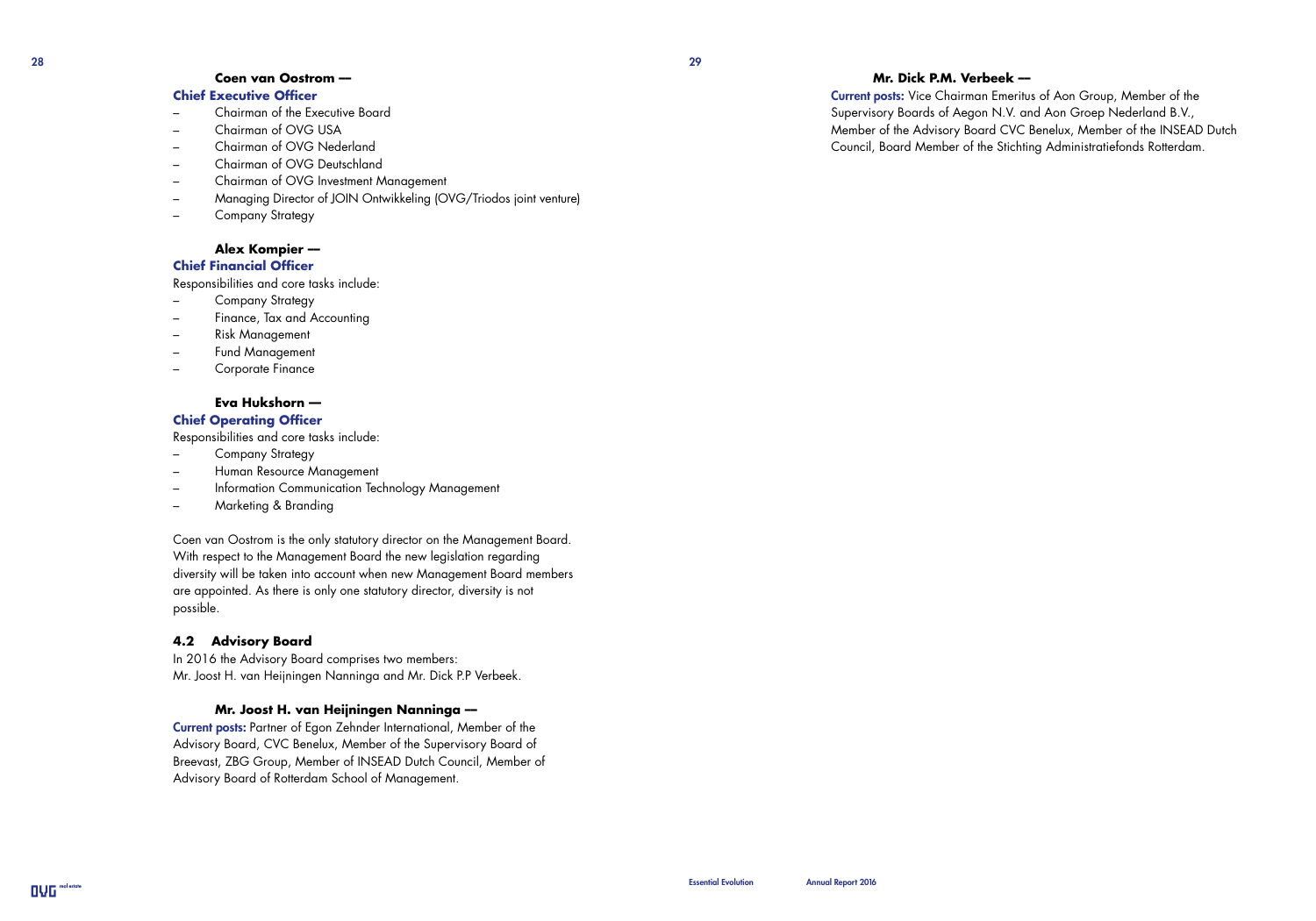### $30$ **5.0 –– Financial Statements 2016**

#### **5.1 Consolidated Balance Sheet (after appropriation of result)\***

| <b>Tangible fixed assets</b><br>I.<br>1.059<br>1.192                                           |         |
|------------------------------------------------------------------------------------------------|---------|
|                                                                                                |         |
|                                                                                                |         |
| $\mathbf 2$<br>12.359<br>Investment property                                                   |         |
| <b>Financial fixed assets</b><br>3<br>17.405<br>13.234                                         |         |
| <b>Total fixed assets</b><br>18.464                                                            | 26.785  |
| 120.872<br>Work in progress<br>4                                                               | 20.480  |
| 17.196<br>Inventory                                                                            | 38.611  |
| <b>Construction contracts</b><br>5<br>125.581                                                  | 50.373  |
| <b>Accounts receivables</b><br>6<br>1.649<br>1.457                                             |         |
| Receivable from affiliated companies<br>7<br>266<br>157                                        |         |
| 8<br>4.853<br>Other receivables and prepayments<br>10.173                                      |         |
| <b>Total receivables</b><br>12.088                                                             | 6.467   |
|                                                                                                |         |
| 9<br>Cash and cash equivalents<br>34.757                                                       | 45.802  |
| <b>Total current assets</b><br>310.494                                                         | 161.733 |
| <b>Total assets</b><br>328.958                                                                 | 188.518 |
|                                                                                                |         |
| <b>31 December 2016</b><br>31 December 2015<br><b>Note</b>                                     |         |
|                                                                                                |         |
| 81.222<br>67.402<br>Shareholders' equity                                                       |         |
| 3.608<br>Minority interest<br>8.754                                                            |         |
|                                                                                                |         |
| 10<br><b>Group equity</b><br>89.976                                                            | 71.010  |
|                                                                                                |         |
| <b>Provisions</b><br>11<br>11.039                                                              | 8.051   |
| 12<br>65.482<br>Long term loans<br>52.229                                                      |         |
| 65.482<br>Long term liabilities                                                                | 52.229  |
|                                                                                                |         |
| Short term loans<br>13<br>115.138<br>29.322                                                    |         |
| Accounts payables<br>8.092<br>10.014                                                           |         |
| Payable to affiliated companies<br>6.896<br>14<br>6.896                                        |         |
| 272<br>Tax payables and social charges<br>15<br>1.236                                          |         |
| Accruals and other payables<br>16<br>29.177<br>12.646<br><b>Current liabilities</b><br>162.461 | 57.228  |

\* All amounts are in 1,000 euro's

OVG real estate Essential Evolution Annual Report 2016

"It is not the strongest of the species that survives, nor the most intelligent that survives. It is the one that is most adaptable to change." Charles Darwin – Naturalist, geologist and biologist –––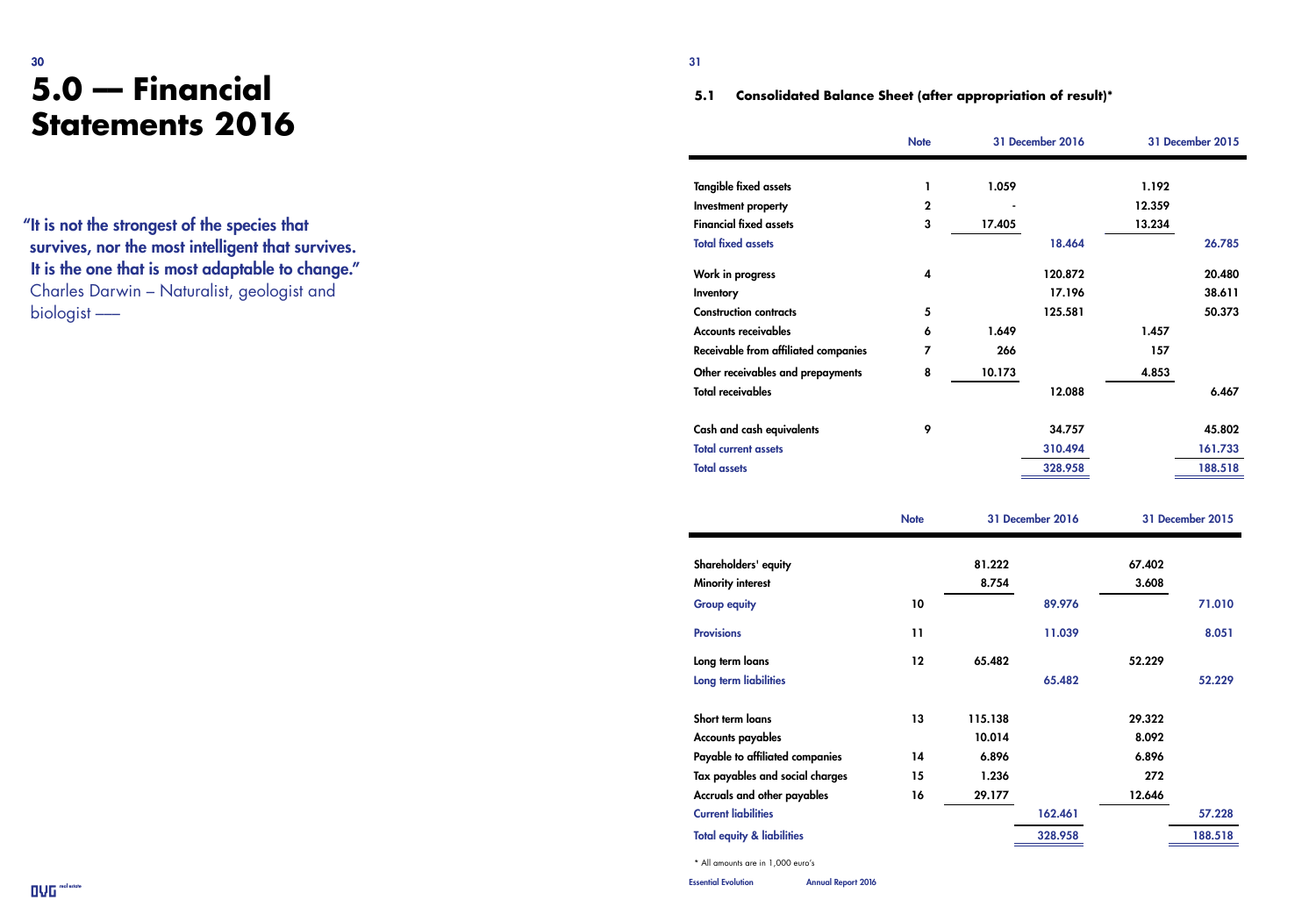#### **5.2 Consolidated Income Statement\***

|                                                                       | <b>Note</b> |         | <b>FY 2016</b> |         | <b>FY 2015</b> |
|-----------------------------------------------------------------------|-------------|---------|----------------|---------|----------------|
|                                                                       |             |         |                |         |                |
| Revenue from projects                                                 | A           | 135.271 |                | 64.794  |                |
| Change in inventories of finished<br>projects and in work in progress | A           | 78.977  |                | 28.894  |                |
| Other revenue                                                         | B           | 4.205   |                | 7.971   |                |
| <b>Total revenue</b>                                                  |             |         | 218.453        |         | 101.659        |
| Direct project costs                                                  |             | 170.562 |                | 72.189  |                |
| Cost of exploitation                                                  | C           | 1.836   |                | 3.049   |                |
| Salaries & pensions                                                   | D           | 10.831  |                | 6.756   |                |
| Depreciation & amortisation                                           |             | 381     |                | 573     |                |
| Impairment of current assets                                          |             | 1.500   |                | 1.450   |                |
| Other operating expenses                                              | Е           | 6.316   |                | 7.327   |                |
| <b>Total operating expenses</b>                                       |             |         | 191.426        |         | 91.344         |
| <b>Operating Result</b>                                               |             |         | 27.027         |         | 10.315         |
| <b>Financial income</b>                                               |             | 2.120   |                | 2.383   |                |
| <b>Financial expenses</b>                                             |             | (1.861) |                | (2.359) |                |
| <b>Result from participations</b>                                     | F           | 729     |                | 9.043   |                |
| <b>Result from revaluation</b>                                        | G           | (1.675) |                | (2.117) |                |
|                                                                       |             |         | (687)          |         | 6.950          |
| <b>Earnings Before Tax</b>                                            |             |         | 26.340         |         | 17.265         |
| <b>Company Tax</b>                                                    | н           |         | (2.321)        |         | (870)          |
| Result third party interest                                           |             |         | (5.199)        |         | (2.625)        |
| <b>Net Result</b>                                                     |             |         | 18.820         |         | 13.770         |
| Other comprehensive income                                            |             |         |                |         |                |
| <b>Total result of the legal entity</b>                               |             |         | 18.820         |         | 13.770         |

\* All amounts are in 1,000 euro's

### **5.3 Consolidated Cash Flow Statement\***

|                                                                                     |           | <b>FY 2016</b> |          | <b>FY 2015</b> |
|-------------------------------------------------------------------------------------|-----------|----------------|----------|----------------|
| <b>Operating result</b>                                                             |           | 27.027         |          | 10.315         |
| Adjustments for:                                                                    |           |                |          |                |
| Depreciation tangible fixed assets                                                  |           | 381            |          | 573            |
| (Increase)/decrease provisions                                                      |           | 2.988          |          | (5.083)        |
| Revaluation investment property and ground<br>positions                             |           | (1.675)        |          | (2.117)        |
| Changes in working capital:                                                         |           |                |          |                |
| (Increase)/decrease in inventory                                                    | (143.501) |                | 56.234   |                |
| Decrease in other current assets (excl. cash)                                       | (8.959)   |                | 3.800    |                |
| (Increase)/decrease in current liabilities (excl.<br>financing credit institutions) | 19.399    |                | (13.734) |                |
|                                                                                     |           | (133.061)      |          | 46.300         |
| <b>Cash flow from business activities</b>                                           |           | (104.340)      |          | 49.988         |
| <b>Interest</b>                                                                     |           | 261            |          | 24             |
| Taxation                                                                            |           | (2)            |          | (350)          |
| <b>Cash flow from operating activities</b>                                          |           | (104.081)      |          | 49.662         |
| Investments tangible fixed assets                                                   | (248)     |                | (1.270)  |                |
| Disposals/(investments) in participations (incl.<br>loans to participations, nett)  | (1.372)   |                | (4.075)  |                |
| Disposals in investment property                                                    |           |                | 9.000    |                |
| <b>Repayments loans</b>                                                             | 500       |                |          |                |
| Investments/(disposals) in minority interest                                        |           |                | 824      |                |
| Dividends received                                                                  | 139       |                | 8.371    |                |
| <b>Cash flow from investment activities</b>                                         |           | (981)          |          | 12.850         |
| Dividends paid                                                                      | (5.052)   |                |          |                |
| Additions/(repayment) long term liabilities                                         | 13.253    |                | (5.714)  |                |
| Movement projectfinancing                                                           | 85.816    |                | (60.366) |                |
| <b>Cash flow from financing activities</b>                                          |           | 94.017         |          | (66.080)       |
| Increase / (decrease) cashflow                                                      |           | (11.045)       |          | (3.568)        |
| <b>Opening cash</b>                                                                 |           | 45.802         |          | 49.370         |
| Movement cash                                                                       |           | (11.045)       |          | (3.568)        |
| <b>Closing Cash</b>                                                                 |           | 34.757         |          | 45.802         |

\* All amounts are in 1,000 euro's.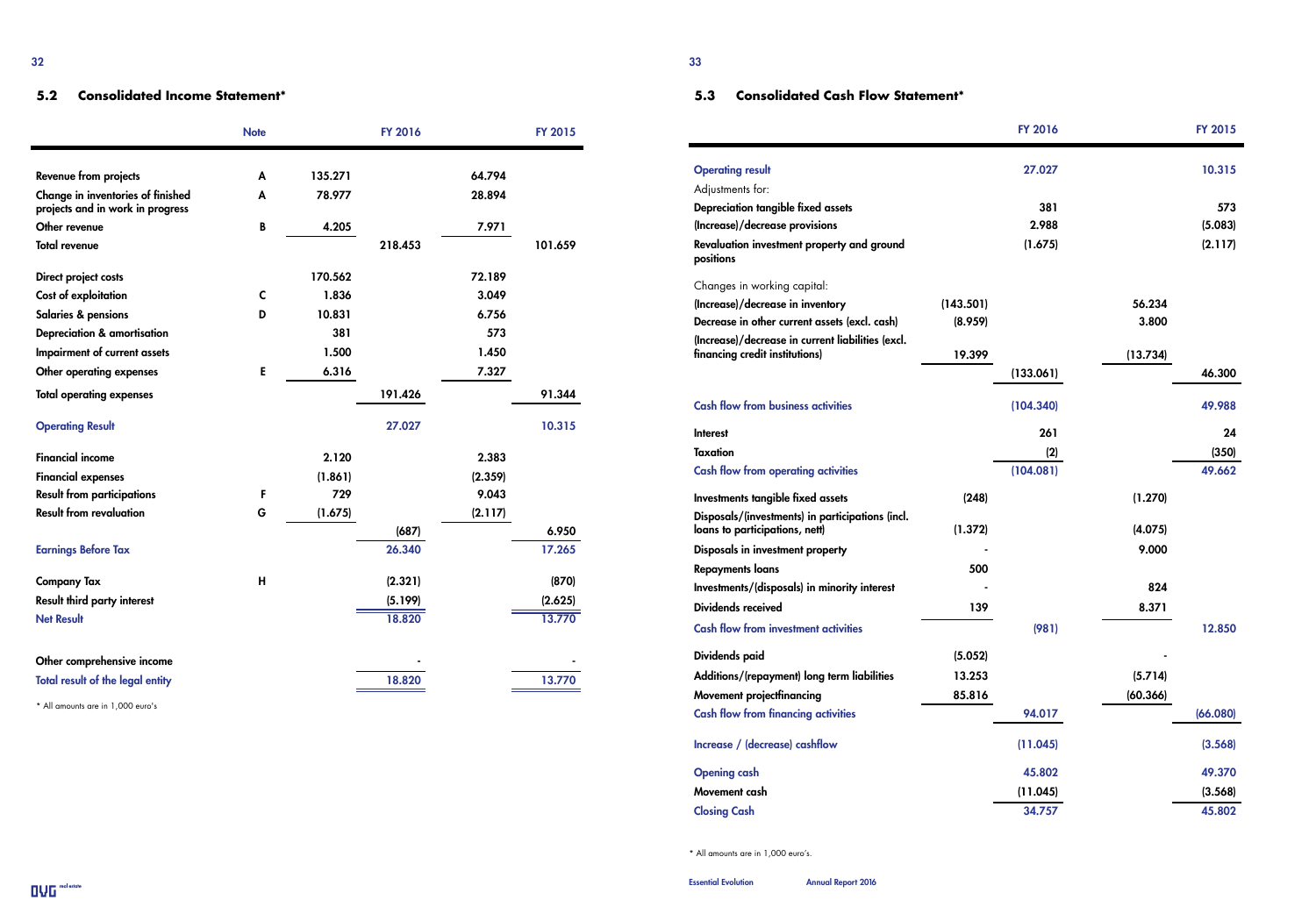#### **5.4 Notes to the Consolidated Financial Statements**

All amounts are stated in thousands of Euros unless indicated otherwise.

#### **Activities**

OVG Real Estate B.V. having its legal seat at Marten Meesweg 8 in Rotterdam, is engaged in development of real estate, mainly in the commercial market. In this respect OVG Projectontwikkeling B.V. represents the service organization for the projects of OVG Real Estate B.V.

#### **Group structure**

Financial information relating to subsidiaries within the group is included in the consolidated financial statements. The consolidated financial statements have been prepared in accordance with the accounting principles regarding valuation and profit recognition of OVG Real Estate B.V.

Minority interests in equity and results of group companies are separately disclosed in the consolidated financial statements.

The results of subsidiaries acquired during the year are consolidated from the date of acquisition. At acquisition the assets, provisions and liabilities are valued at fair values. Goodwill paid is capitalized. The results of subsidiaries sold during the year are consolidated until the movement of leaving the group.

#### **Consolidation principles**

The consolidated financial statements include the accounts of OVG Real Estate B.V. and all entities in which a direct controlling interest exists. All intercompany balances and transactions have been eliminated in the consolidated financial statements.

Pursuant to Section 409 of Book 2 of the Dutch Civil Code, the financial data of Joint Ventures are consolidated proportionally in the consolidated financial statements. Since the interest concerns a joint venture with a company not forming part of the group, and over which joint control is exercised under a collaboration arrangement concluded with the other partner, management believe such presentation means that the statutory required true and fair view is met.

The consolidated companies in the report are:

| <b>Entities</b> | <b>Established in</b> | % Shareholders Shareholder(s) |  |
|-----------------|-----------------------|-------------------------------|--|
| 35              |                       |                               |  |

| <b>OVG Real Estate B.V.</b>           | Rotterdam        | 91.0% | C.P.G. van Oostrom Beheer B.V. |
|---------------------------------------|------------------|-------|--------------------------------|
|                                       |                  | 9.0%  | <b>Stichting ESA</b>           |
| <b>OVG NL Holding B.V.</b>            | Rotterdam        | 90.9% | <b>OVG Real Estate B.V.</b>    |
| <b>OVG</b> International B.V.         | Rotterdam        | 100%  | <b>OVG Real Estate B.V.</b>    |
| <b>OVG Blue Holding B.V.</b>          | Rotterdam        | 100%  | <b>OVG Real Estate B.V.</b>    |
| The Garage B.V.                       | Rotterdam        | 100%  | <b>OVG Real Estate B.V.</b>    |
| <b>OVG Projectontwikkeling B.V.</b>   | Rotterdam        | 100%  | OVG NL Holding B.V.            |
| <b>OVG Landbank B.V.</b>              | Rotterdam        | 100%  | OVG NL Holding B.V.            |
| <b>OVG Projecten II B.V.</b>          | Rotterdam        | 100%  | OVG NL Holding B.V.            |
| <b>OVG Projecten V B.V.</b>           | Rotterdam        | 100%  | OVG NL Holding B.V.            |
| <b>OVG Projecten VI B.V.</b>          | Rotterdam        | 100%  | OVG NL Holding B.V.            |
| <b>OVG Projecten VII B.V.</b>         | Rotterdam        | 100%  | OVG NL Holding B.V.            |
| <b>OVG Projecten XI B.V.</b>          | Rotterdam        | 100%  | OVG NL Holding B.V.            |
| <b>OVG Projecten XII B.V.</b>         | Rotterdam        | 100%  | OVG NL Holding B.V.            |
| Laan op Zuid B.V.                     | Rotterdam        | 100%  | OVG NL Holding B.V.            |
| <b>OVG Projecten XVIII B.V.</b>       | Rotterdam        | 100%  | OVG NL Holding B.V.            |
| <b>OVG Projecten XIX B.V.</b>         | Rotterdam        | 100%  | OVG NL Holding B.V.            |
| <b>OVG Projecten XX B.V.</b>          | Rotterdam        | 100%  | OVG NL Holding B.V.            |
| <b>OVG Projecten XXI B.V.</b>         | Rotterdam        | 100%  | OVG NL Holding B.V.            |
| <b>OVG Projecten XXII B.V.</b>        | Rotterdam        | 100%  | OVG NL Holding B.V.            |
| <b>OVG Projecten XXIII B.V.</b>       | Rotterdam        | 100%  | OVG NL Holding B.V.            |
| <b>OVG Projecten XXV B.V.</b>         | Rotterdam        | 100%  | OVG NL Holding B.V.            |
| <b>OVG Projecten XXVI B.V.</b>        | Rotterdam        | 100%  | OVG NL Holding B.V.            |
| <b>OVG Projecten XXIX B.V.</b>        | Rotterdam        | 100%  | OVG NL Holding B.V.            |
| <b>OVG Projecten XXXIV B.V.</b>       | Rotterdam        | 100%  | OVG NL Holding B.V.            |
| <b>OVG Projecten XXXV B.V.</b>        | Rotterdam        | 100%  | OVG NL Holding B.V.            |
| <b>OVG Projecten XXXVI B.V.</b>       | Rotterdam        | 100%  | OVG NL Holding B.V.            |
| <b>OVG Projecten XXXVII B.V.</b>      | Rotterdam        | 100%  | OVG NL Holding B.V.            |
| <b>OVG Projecten XXXVIII B.V.</b>     | <b>Rotterdam</b> | 100%  | OVG NL Holding B.V.            |
| <b>OVG Nederland B.V.</b>             | Rotterdam        | 100%  | OVG NL Holding B.V.            |
| <b>OVG Property Investments B.V.</b>  | Rotterdam        | 100%  | OVG NL Holding B.V.            |
| <b>OVG Investment Management B.V.</b> | Rotterdam        | 100%  | OVG NL Holding B.V.            |
| <b>OVG IM Holding B.V.</b>            | Rotterdam        | 100%  | OVG NL Holding B.V.            |
| <b>OVG Projecten III B.V.</b>         | Rotterdam        | 100%  | OVG Nederland B.V.             |
| <b>OVG Projecten IV B.V.</b>          | Rotterdam        | 100%  | OVG Nederland B.V.             |
| <b>OVG Projecten VIII B.V.</b>        | Rotterdam        | 100%  | OVG Nederland B.V.             |
| <b>OVG Projecten IX B.V.</b>          | <b>Rotterdam</b> | 100%  | OVG Nederland B.V.             |
| <b>OVG Projecten X B.V.</b>           | Rotterdam        | 100%  | OVG Nederland B.V.             |
| <b>OVG Projecten XIII B.V.</b>        | <b>Rotterdam</b> | 100%  | OVG Nederland B.V.             |
|                                       |                  |       |                                |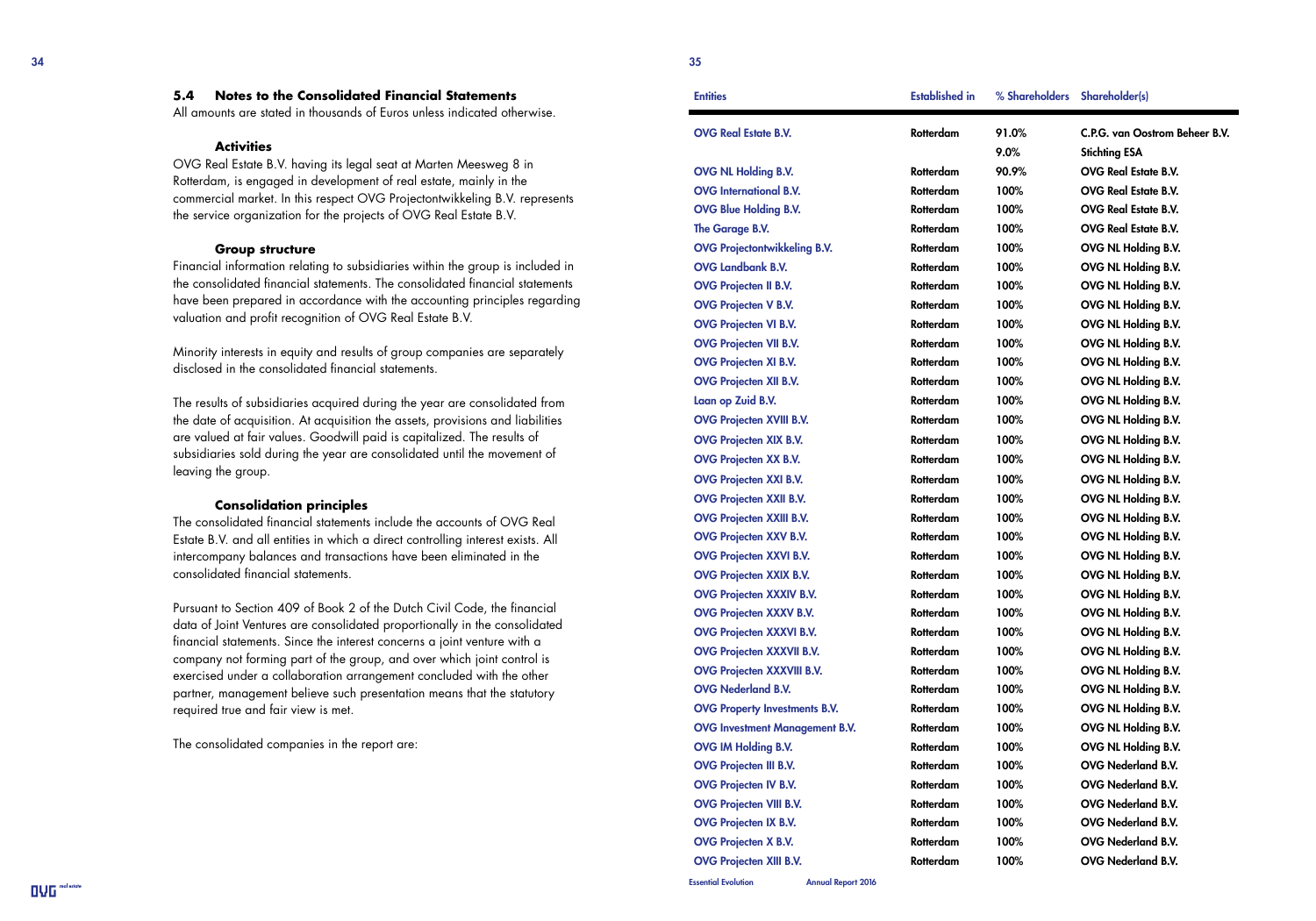| 36<br><b>Entities</b>                   | <b>Established in</b> | % Shareholders Shareholder(s) |                           | 37<br><b>Entities</b>                  | <b>Established in</b> | % Shareholders Shareholder(s) |                                      |
|-----------------------------------------|-----------------------|-------------------------------|---------------------------|----------------------------------------|-----------------------|-------------------------------|--------------------------------------|
| <b>OVG Projecten XIV B.V.</b>           | Rotterdam             | 100%                          | OVG Nederland B.V.        | <b>OVG Projecten LXVII B.V.</b>        | Rotterdam             | 100%                          | OVG Nederland B.V.                   |
| <b>OVG Projecten XVII B.V.</b>          | Rotterdam             | 100%                          | OVG Nederland B.V.        | <b>OVG Projecten LXVIII B.V.</b>       | Rotterdam             | 100%                          | OVG Nederland B.V.                   |
| <b>OVG Projecten XXVII B.V.</b>         | Rotterdam             | 100%                          | OVG Nederland B.V.        | <b>OVG Projecten LXIX B.V.</b>         | Rotterdam             | 100%                          | OVG Nederland B.V.                   |
| <b>OVG Projecten XXVIII B.V.</b>        | Rotterdam             | 100%                          | <b>OVG Nederland B.V.</b> | <b>OVG Projecten LXX B.V.</b>          | Rotterdam             | 60%                           | OVG Nederland B.V.                   |
| <b>OVG Lansingerpoort B.V.</b>          | Rotterdam             | 100%                          | OVG Nederland B.V.        | <b>OVG Projecten LXXI B.V.</b>         | Rotterdam             | 100%                          | OVG Nederland B.V.                   |
| <b>OVG Projecten XXXI B.V.</b>          | Rotterdam             | 100%                          | OVG Nederland B.V.        | <b>OVG Projecten LXXII B.V.</b>        | Rotterdam             | 100%                          | <b>OVG Nederland B.V.</b>            |
| <b>OVG Projecten XXXII B.V.</b>         | Rotterdam             | 100%                          | OVG Nederland B.V.        | <b>OVG Projecten LXXVII B.V.</b>       | Rotterdam             | 100%                          | OVG Nederland B.V.                   |
| <b>OVG Projecten XXXIII B.V.</b>        | Rotterdam             | 100%                          | OVG Nederland B.V.        | <b>OVG Projecten LXXVIII B.V.</b>      | Rotterdam             | 100%                          | OVG Nederland B.V.                   |
| <b>OVG Projecten XXXIX B.V.</b>         | Rotterdam             | 100%                          | OVG Nederland B.V.        | <b>OVG Projecten LXXIX B.V.</b>        | Rotterdam             | 100%                          | OVG Nederland B.V.                   |
| <b>OVG Projecten XL B.V.</b>            | Rotterdam             | 100%                          | OVG Nederland B.V.        | <b>OVG Projecten LXXX B.V.</b>         | Rotterdam             | 100%                          | OVG Nederland B.V.                   |
| <b>OVG Projecten XLI B.V.</b>           | Rotterdam             | 100%                          | OVG Nederland B.V.        | <b>OVG Projecten LXXXI B.V.</b>        | Rotterdam             | 100%                          | OVG Nederland B.V.                   |
| <b>OVG Projecten XLII B.V.</b>          | Rotterdam             | 100%                          | OVG Nederland B.V.        | <b>OVG Projecten LXXXII B.V.</b>       | Rotterdam             | 100%                          | <b>OVG Nederland B.V.</b>            |
| <b>OVG Projecten XLIII B.V.</b>         | Rotterdam             | 100%                          | OVG Nederland B.V.        | <b>OVG Projecten LXXXIII B.V.</b>      | Rotterdam             | 100%                          | OVG Nederland B.V.                   |
| <b>OVG Projecten XLIV B.V.</b>          | Rotterdam             | 100%                          | OVG Nederland B.V.        | <b>OVG Projecten LXXXIV B.V.</b>       | Rotterdam             | 100%                          | OVG Nederland B.V.                   |
| <b>OVG Projecten XLV B.V.</b>           | Rotterdam             | 100%                          | OVG Nederland B.V.        | <b>Beherend Vennoot FMH B.V.</b>       | Rotterdam             | 50%                           | OVG Nederland B.V.                   |
| <b>OVG Projecten XLVI B.V.</b>          | Rotterdam             | 100%                          | OVG Nederland B.V.        | <b>Beherend Vennoot AMP BV</b>         | Amsterdam             | 50%                           | <b>OVG Nederland B.V.</b>            |
| <b>OVG Projecten XLVII B.V.</b>         | Rotterdam             | 100%                          | OVG Nederland B.V.        | <b>Beherend Vennoot FMH 2 BV</b>       | Rotterdam             | 100%                          | OVG Nederland B.V.                   |
| <b>OVG Projecten XLVIII B.V.</b>        | Rotterdam             | 100%                          | OVG Nederland B.V.        | <b>Stichting Bewaarder REF Kantoor</b> | Rotterdam             | 100%                          | OVG Nederland B.V.                   |
| <b>OVG Projecten XLIX B.V.</b>          | Rotterdam             | 100%                          | OVG Nederland B.V.        | <b>OVG Deutschland B.V.</b>            | Rotterdam             | 100%                          | <b>OVG</b> International B.V.        |
| <b>OVG Projecten L B.V.</b>             | Rotterdam             | 100%                          | OVG Nederland B.V.        | <b>OVG Real Estate GmbH</b>            | <b>Berlin</b>         | 100%                          | OVG Deutschland B.V.                 |
| <b>OVG Projecten LI B.V.</b>            | Rotterdam             | 100%                          | OVG Nederland B.V.        | OVG Humboldthafen Verwaltungs GmbH     | <b>Berlin</b>         | 100%                          | OVG Deutschland B.V.                 |
| <b>OVG Projecten LII B.V.</b>           | Rotterdam             | 100%                          | OVG Nederland B.V.        | <b>OVG MK6 GmbH</b>                    | <b>Berlin</b>         | 50%                           | OVG Deutschland B.V.                 |
| <b>OVG Projecten LIII B.V.</b>          | Rotterdam             | 100%                          | OVG Nederland B.V.        | <b>OVG Cloud GmbH</b>                  | <b>Berlin</b>         | 100%                          | OVG Deutschland B.V.                 |
| <b>OVG Projecten LVI B.V.</b>           | Rotterdam             | 100%                          | OVG Nederland B.V.        | <b>OVG Sky GmbH</b>                    | <b>Berlin</b>         | 100%                          | OVG Deutschland B.V.                 |
| <b>OVG Projecten LVII B.V.</b>          | Rotterdam             | 100%                          | OVG Nederland B.V.        | <b>OVG Sun GmbH</b>                    | <b>Berlin</b>         | 100%                          | OVG Deutschland B.V.                 |
| <b>OVG Projecten LVIII B.V.</b>         | Rotterdam             | 100%                          | OVG Nederland B.V.        | <b>OVG Moon GmbH</b>                   | <b>Berlin</b>         | 100%                          | OVG Deutschland B.V.                 |
| <b>OVG Projecten LIX B.V.</b>           | Rotterdam             | 100%                          | OVG Nederland B.V.        | <b>BAM-Huis Den Haag Beheer B.V.</b>   | Rotterdam             | 70%                           | OVG Projecten XXI B.V.               |
| <b>OVG Projecten LX B.V.</b>            | Rotterdam             | 100%                          | OVG Nederland B.V.        | <b>BAM-Huis Den Haag C.V.</b>          | Rotterdam             | 69.3%                         | OVG Projecten XXI B.V.               |
| Stallingsgarage Beukenhorst Beheer B.V. | Rotterdam             | 100%                          | OVG Nederland B.V.        |                                        |                       | 1%                            | <b>BAM-Huis Den Haag Beheer B.V.</b> |
| <b>OVG Projecten LXII B.V.</b>          | Rotterdam             | 100%                          | OVG Nederland B.V.        | <b>Stichting OVG I</b>                 | Rotterdam             | 100%                          | OVG Projecten XXXVIII B.V.           |
| <b>OVG Projecten LXIII B.V.</b>         | Rotterdam             | 100%                          | OVG Nederland B.V.        | <b>Sirius C.V.</b>                     | Rotterdam             | 100%                          | OVG Projecten XXXVIII B.V.           |
| <b>OVG Projecten LXIV B.V.</b>          | Rotterdam             | 100%                          | OVG Nederland B.V.        | OVG IM Beheer B.V.                     | Rotterdam             | 100%                          | OVG IM Holding B.V.                  |
| <b>Green Machine B.V.</b>               | Rotterdam             | 100%                          | OVG Nederland B.V.        | <b>IM NHS B.V.</b>                     | Rotterdam             | 100%                          | OVG IM Holding B.V.                  |
| <b>OVG Projecten LXVI B.V.</b>          | Rotterdam             | 100%                          | OVG Nederland B.V.        | <b>Stichting Bewaarder NHS</b>         | Rotterdam             | 100%                          | OVG IM Holding B.V.                  |
|                                         |                       |                               |                           | <b>NHS CV</b>                          | Rotterdam             | 100%                          | OVG IM Holding B.V.                  |

▄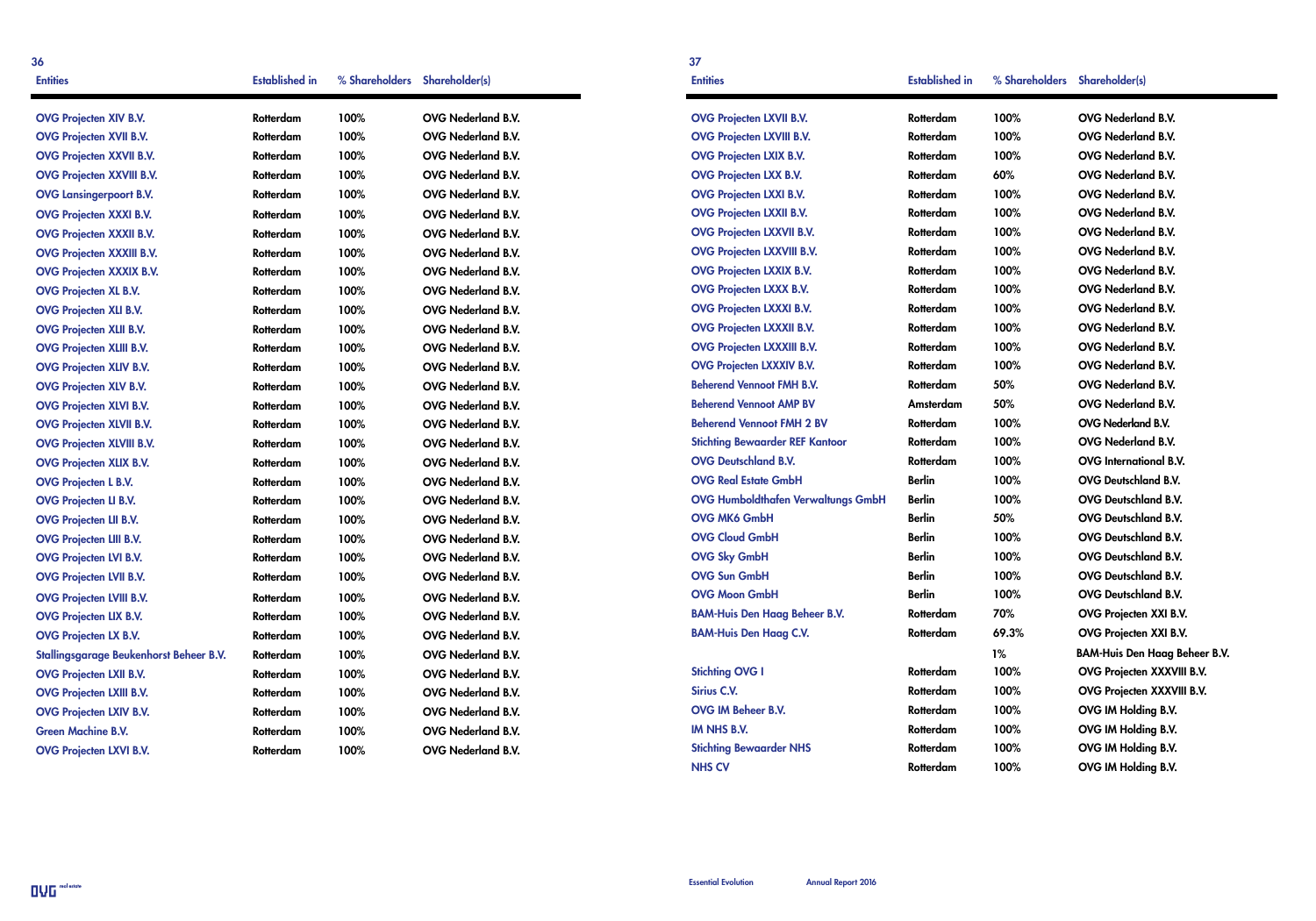#### **GENERAL ACCOUNTING PRINCIPLES FOR THE PREPARATION OF THE CONSOLIDATED FINANCIAL STATEMENTS**

The financial statements are prepared in accordance with generally accepted accounting principles in the Netherlands and Title 9, Book 2 of the Netherlands Civil Code.

Valuation of assets and liabilities and determination of the result takes place under the historical cost convention. Unless presented otherwise at the relevant principle for the specific balance sheet item, assets and liabilities are presented at face value.

Income and expenses are accounted for on accrual basis. Profit is only included when realized on the balance sheet date. Losses originating before the end of the financial year are taken into account if they have become known before preparation of the financial statements.

The financial information relating to OVG Real Estate B.V. is included in the consolidated financial statements. Accordingly, in accordance with Article 402, Book 2 of the Netherlands Civil Code, a company profit and loss account has been presented in condensed form.

The management of the group makes various judgements and estimates when applying the accounting policies and rules for preparing the financial statements. Amongst others, significant judgements are made regarding the valuation of investment property, work in progress, construction contracts and provisions. These judgements and estimates are made from taking the present market conditions and market volatility into account.

#### **Financial Instruments**

The information included in the notes for financial instruments is useful in estimating the extent of risks relating to both on-balance-sheet and offbalance-sheet financial instruments. The group applies hedge accounting based on individual documentation per individual hedge relationship. The company's primary financial instruments, not being derivates serve to finance the company's operating activities or directly arise from these activities. The company's policy is not to trade in financial instruments. The effective part of financial instruments designated for cost price hedge accounting is valued at cost. Ineffectiveness is only recorded in the profit and loss account insofar as it concerns a(n) (accumulated) loss. The principal risks arising from the company's financial instruments are interest rate risks and credit risks.

| <b>Entities</b>                            | <b>Established in</b> | % Shareholders Shareholder(s) |                                    |
|--------------------------------------------|-----------------------|-------------------------------|------------------------------------|
| <b>OVG Venture Nederland II B.V.</b>       | Rotterdam             | 100%                          | OVG IM Holding B.V.                |
| <b>Join Ontwikkeling B.V.</b>              | Rotterdam             | 70%                           | OVG NL Holding B.V.                |
| Join Projecten 1 B.V.                      | Rotterdam             | 100%                          | Join Ontwikkeling B.V.             |
| Join Projecten 2 B.V.                      | <b>Rotterdam</b>      | 100%                          | Join Ontwikkeling B.V.             |
| Join Projecten 3 B.V.                      | Rotterdam             | 100%                          | Join Ontwikkeling B.V.             |
| Join Projecten 4 B.V.                      | Rotterdam             | 100%                          | Join Ontwikkeling B.V.             |
| Join Projecten 5 B.V.                      | Rotterdam             | 100%                          | Join Ontwikkeling B.V.             |
| <b>REF Kantoor B.V.</b>                    | Rotterdam             | 100%                          | OVG Projecten LXX B.V.             |
| <b>OVG Ventures Nederland B.V.</b>         | Rotterdam             | 100%                          | OVG IM Holding B.V.                |
| <b>OVG Venture Nederland I BV</b>          | Rotterdam             | 100%                          | <b>OVG Ventures Nederland B.V.</b> |
| <b>OVG Asset Management Nederland B.V.</b> | Rotterdam             | 100%                          | <b>OVG Ventures Nederland B.V.</b> |
| Consortium Frankemaheerd C.V.              | Rotterdam             | 49.9%                         | <b>OVG Projecten LXXXII B.V.</b>   |
|                                            |                       | 0.2%                          | <b>Beherend Vennoot FMH B.V.</b>   |
| <b>Project Orange B.V.</b>                 | Amsterdam             | 100%                          | <b>Beherend Vennoot FMH B.V.</b>   |
| <b>Consortium Amsterdamse Poort C.V.</b>   | Amsterdam             | 49.9%                         | OVG Projecten LXXXIV B.V.          |
|                                            | Amsterdam             | 0.2%                          | <b>Beherend Vennoot AMP B.V.</b>   |
| OVG Blue 1 B.V.                            | <b>Rotterdam</b>      | 100%                          | <b>OVG Blue Holding B.V.</b>       |
| OVG Blue 2 B.V.                            | Rotterdam             | 100%                          | OVG Blue Holding B.V.              |
| OVG Blue 3 B.V.                            | Rotterdam             | 100%                          | OVG Blue Holding B.V.              |
| <b>OVG Rent B.V.</b>                       | Rotterdam             | 100%                          | The Garage B.V.                    |
| Della S.à.r.l.                             | Luxembourg            | 90%                           | <b>OVG Deutschland B.V.</b>        |
| <b>OVG USA B.V.</b>                        | Rotterdam             | 100%                          | <b>OVG</b> International B.V.      |
| OVG Real Estate USA Holding LLC            | <b>Delaware</b>       | 100%                          | OVG USA B.V.                       |
|                                            |                       |                               |                                    |

Companies mentioned below are not consolidated in the report, because OVG Real Estate B.V. does not hold, directly or indirectly, more than half of the voting capital and does not have a decisive influence on these companies.

| <b>Entities</b>                        | <b>Established in</b> | % Shareholders Shareholder(s) |                                        |
|----------------------------------------|-----------------------|-------------------------------|----------------------------------------|
| <b>Businesspark Gouda B.V.</b>         | Rotterdam             | 50%                           | OVG Property Investments B.V.          |
| Stadsherstel Historisch Rotterdam N.V. | Rotterdam             | $1\%$                         | <b>OVG Real Estate B.V.</b>            |
| Parrot B.V.                            | Amsterdam             | 10%                           | <b>OVG Venture Nederland I B.V.</b>    |
| <b>OVG Redevelopment Venture B.V.</b>  | Amsterdam             | 20%                           | <b>OVG Venture Nederland II B.V.</b>   |
| <b>OVG Normandy RE LLC</b>             | USA                   | 50%                           | <b>OVG Real Estate USA Holding LLC</b> |
| <b>700 Sylvan Avenue LLC</b>           | <b>USA</b>            | 50%                           | <b>OVG Real Estate USA Holding LLC</b> |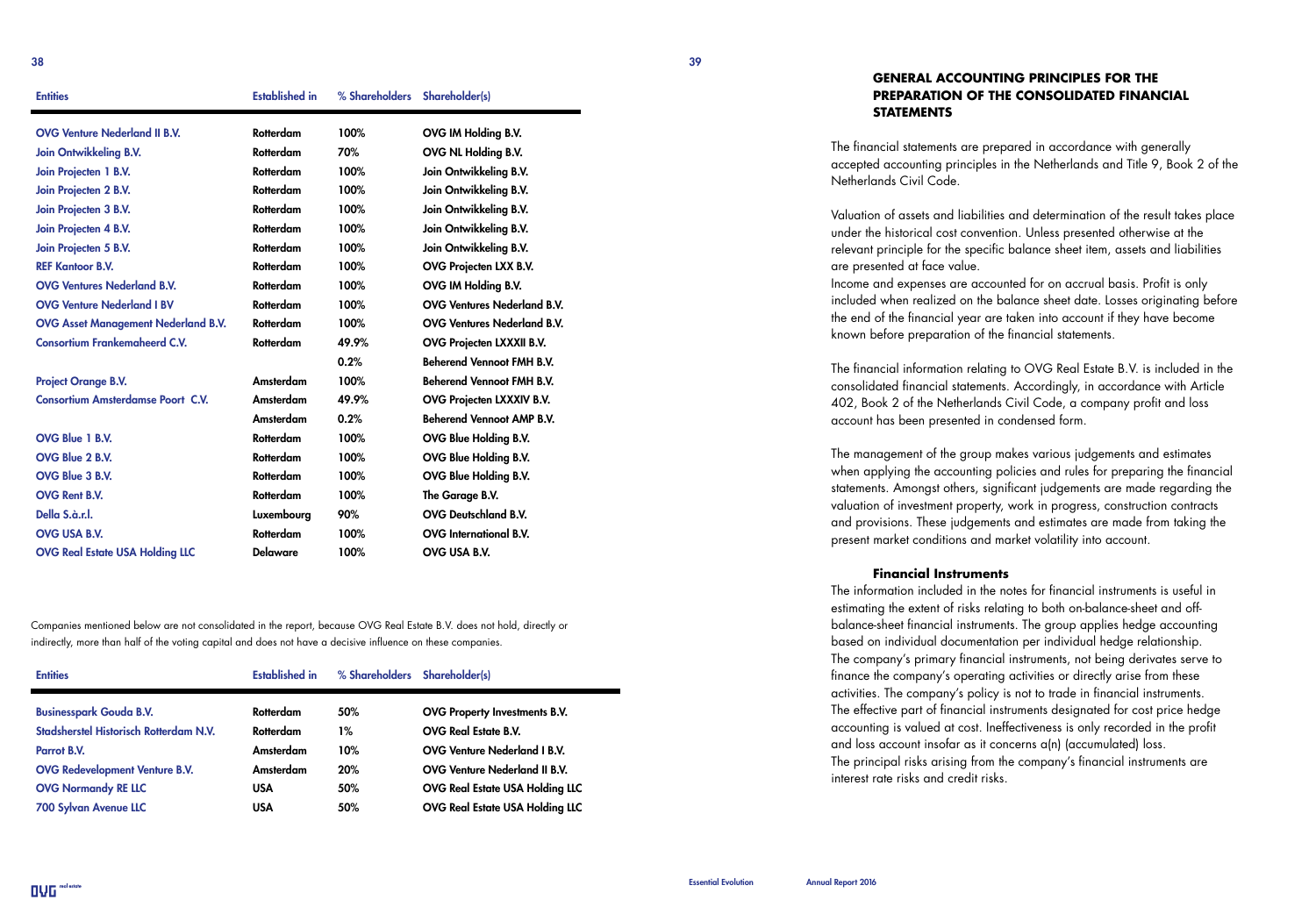#### $40$

#### **Interest rate risk**

The company hedges this risk by entering into an interest rate swap contract to cover expected significant increases in market interest rates.The company hedges this w by entering into an interest rate swap contract to cover expected significant increases in market interest rates. Currently the company no longer hedges any interest rate risks.

#### **Credit risk**

The company trades only with creditworthy parties and has implemented procedures to check the creditworthiness of parties. The company applies strict credit control and reminder procedures. The company's credit risk is minimal due to the above measures. In addition, there are no significant concentrations of credit risk within the company.

#### **PRINCIPLES OF VALUATION OF ASSETS AND LIABILITIES**

#### **Tangible fixed assets**

Tangible fixed assets are presented at cost less accumulated depreciation and, if applicable, less impairments in value. Depreciation is charged to the income statement based on the estimated useful life and calculated as a fixed percentage of cost, taking into account any residual value. Depreciation is provided from the date an asset comes into use. Tangible fixed assets relate to properties not held for development or investment purposes.

#### **Investment property**

Investment properties are those that are held either to earn rental income or for capital appreciation or for both and those properties are stated at fair value without depreciation. External, independent valuation companies, having an appropriate recognized professional qualification and recent experience in the location and category of property being valued, value the investment portfolio. Any gain or loss arising from a change in fair value is recognized in the income statement as result from revaluation.

#### **Financial fixed assets**

The (non-consolidated) participations are – on the basis of the share in the equity of the company – valued at net asset value and if applicable less impairments in value. The net asset value is based on the latest available financial statements of the company. With the valuation of participations any impairment in value is taken into account. The results are accounted for in profit and loss according to the interest held.

Participations with a negative equity are valued at nihil and to the amount of the negative equity a provision is made. In case of loans to or receivables on the participation, the provision will be charged to the receivables. In case a balance remains, a provision for participations is made.

#### **Inventories**

Inventories of assets are valued at acquisition price or lower net realizable value. This lower net realizable value is determined by individual assessment of the inventories.

#### **Work in progress**

Work in progress is the unsold construction of an asset or combination of assets whose performance generally extends over several reporting periods.

Project costs are the direct project costs, interest on loan capital, the mark-up for costs attributable to project activities in general and can be allocated to the project based on the normal level of project activity, and other costs that can be attributed to the principal under the project. A provision for expected losses on a project is charged to the item work in progress.

#### **Construction contracts**

A construction contract carried out at the instruction of a third party is a contract entered into with a third party for the construction of assets whose performance generally extends over several reporting periods. Contract revenue and contract costs from the construction contract are taken to the profit and loss account pro rata to the extent of the work performed at the balance sheet date, because the outcome of a construction contract can be reliably estimated (percentage of completion method).

Contract costs are the direct contract costs, interest on loan capital, the mark-up for costs attributable to contract activities in general and can be allocated to the contract based on the normal level of contract activity, and other costs that can be attributed to the principal under the contract.

A provision for expected losses on a contract is charged to the item construction contracts. In addition, instalments already invoiced are set off against the item construction contracts. The net amount for each construction contract is recognised as an asset or a liability where the balance of the construction contract is positive or negative, respectively.

#### **Receivables**

Receivables are included at face value, less any provision for doubtful accounts. These provisions are determined by individual assessment of the receivables.

**OVE**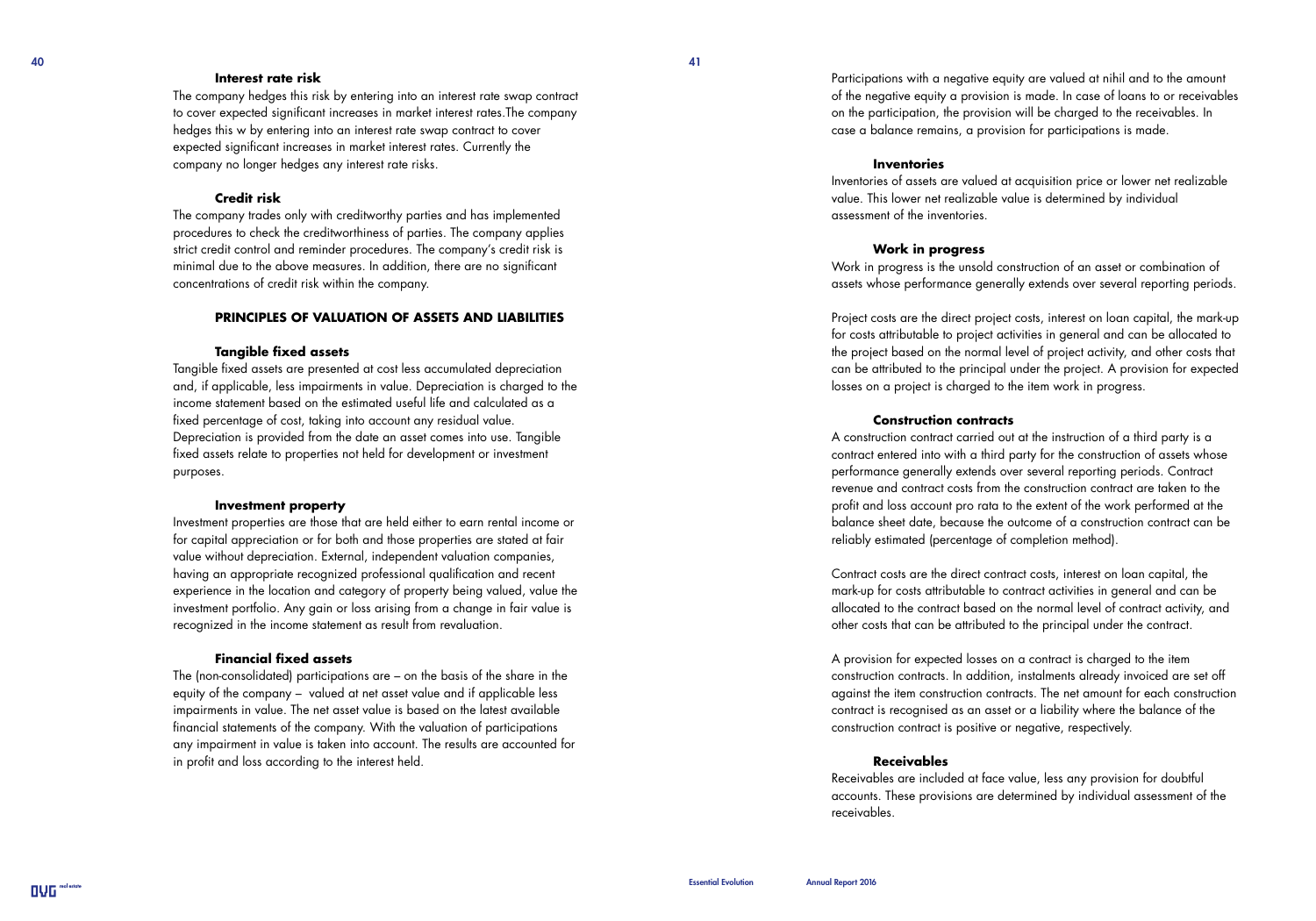#### **Provisions**

For amounts of taxation payable in the future, due to differences between the valuation principles in the annual report and the valuation for taxation purposes of the appropriate balance sheet items, a provision has been formed for the aggregate of these differences multiplied by the future tax rate. A provision is recorded for the negative fair value of an embedded option.

The provision for rental guarantees for completed projects is recorded on behalf of the estimated costs expected to arise from the current rental guarantees.

Provision is recorded for changes in fair value of ineffective hedges.

The provision for rental guarantees for completed projects is recorded on behalf of the estimated costs expected to arise from the current rental guarantees.

Other provisions are provisions for incentives to be paid according to signed rental agreements and for other amounts to be paid. A provision is recognized when an obligation exists.

Long term provisions are valued at net present value.

#### **Principles for the determination of the results**

All initial start-up costs for potential projects are expensed. Rental guarantees are expensed as part of the estimated profit upon completion.

Revenue from projects is recognized as actual costs plus mark-up. The markup is quarterly recognized by the formula: calculated profit end of work multiplied by the percentage of the stage of completion minus profit already accounted for. The stage of completion is determined by the number of days under construction divided by the total number of construction days. Profit mark-up commences in the case that the project is sold at the start of the construction period. Losses are recognized in the year in which they become foreseeable.

#### **Other income and expenses**

All costs which can not directly be allocated to a project are expensed. The lease income from investment properties is taken evenly to the profit and loss account over the term of the lease.

#### **Corporate income tax**

Corporate income tax is calculated at the applicable rate on the profits for the financial year, taking into account deductible costs and permanent differences between profit calculated according to the profit and loss account and profit calculated for taxation purposes.

#### **Financial derivates and hedge accounting**

The company uses interest rate swaps to hedge its risks associated with interest rate fluctuations. The hedges are recognized on the basis of cost hedge accounting if the conditions for hedge accounting are met. The fair value of these hedges is disclosed in the notes to the consolidated balance sheet.

#### **Tax liabilities**

OVG Real Estate B.V. is the head of a fiscal unity for the value added tax and for that reason it is, jointly and severally liable for the tax liabilities of the whole fiscal unity.

As per 19 May 2015 all subsidiaries of OVG NL Holding B.V. formed a fiscal unity with OVG NL Holding B.V for corporate income tax and is jointly and severally liable for the tax liabilities of the whole fiscal unity. OVG Real Estate B.V. remains the head of a fiscal unity for the other subsidiaries for corporate income tax and is jointly and severally liable for the tax liabilities of the whole fiscal unity.

Tax liabilities of the subsidiary companies are presented under the tax payables in the balance sheet.

#### **Principles for preparation of the consolidated cash flow statement**

The cash flow statement is prepared according to the indirect method. The funds in the cash flow statement consist of cash, cash equivalents and bank facilities.

Corporate income taxes, issuances of share capital, interest received and dividends received are presented under the cash flow from operating activities. Interest paid and dividends paid are presented under the cash flow from financing activities.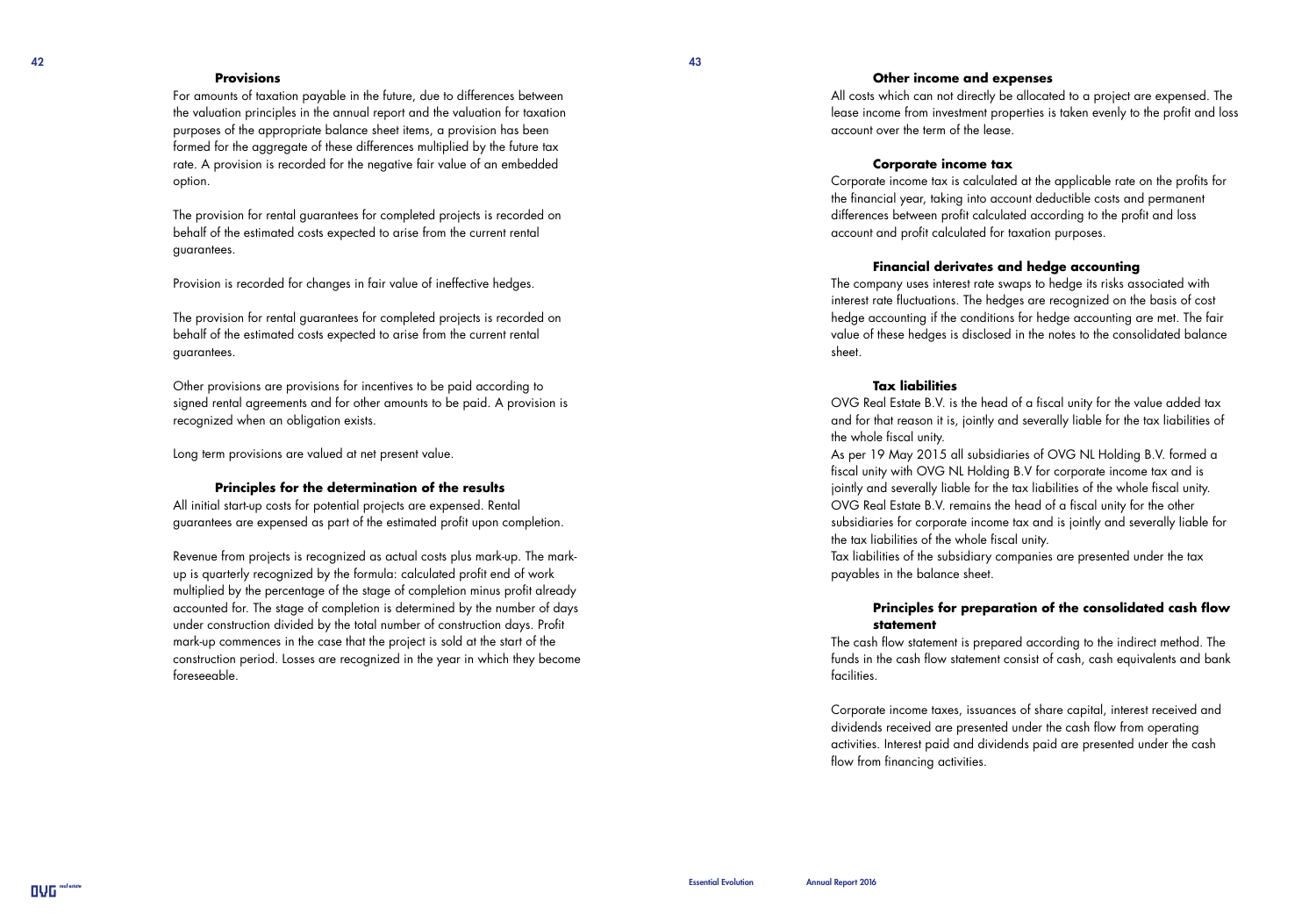### $64$ **Colophon ––**

#### **Publication**

OVG Real Estate B.V. P.O. Box 87354 1080 JJ Amsterdam The Netherlands +31 88 170 1000 info@ovg.nl www.ovgrealestate.com

Chamber of Commerce Rotterdam Registration number 24291656

#### **Copy and Editing**

Financial Department OVG Corporate Communications OVG Ki2 organisatieadvies

#### **Photography/Renderings**

**cover** Rob ter Bekke **pages 4-5** A2 Studio **page 7** TEDx Berlin **page 9** Vero Visuals **page 10** Benthem Crouwwel **page 11** Hans Wilschut **page 12** A2 Studio **page 13** Andreas Nenninger **page 14** Perkins + Will **page 16** ULI **page 18** A2 Studio **page 26** Ruben Eshuis

#### © OVG Real Estate B.V. 2016

All rights reserved. Reproduction in whole or in part is prohibited without the prior written consent of the copyright owner. The information presented in this document does not form part of any quotation or contract, is believed to be accurate and reliable and may be changed without notice. No liability will be accepted by the publishers for any consequence of its use. Publication thereof does not convey nor imply any license under patent - or other industrial or intellectual property rights.